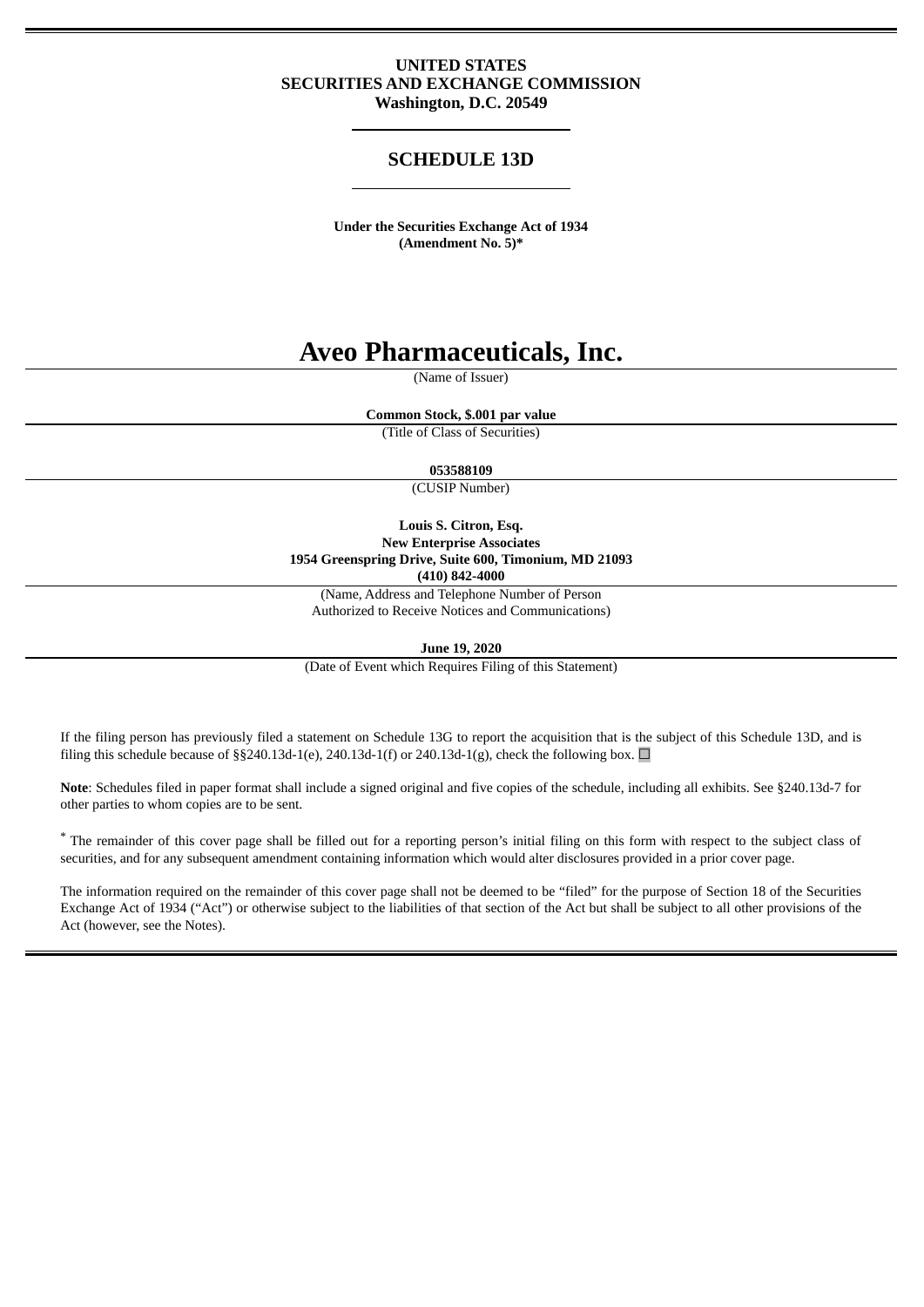| 1.  |                                                                            |     | NAMES OF REPORTING PERSONS.                                                              |        |  |  |
|-----|----------------------------------------------------------------------------|-----|------------------------------------------------------------------------------------------|--------|--|--|
|     |                                                                            |     | <b>Growth Equity Opportunities Fund IV, LLC</b>                                          |        |  |  |
| 2.  | (a)<br>CHECK THE APPROPRIATE BOX IF A MEMBER OF A GROUP (see instructions) |     |                                                                                          |        |  |  |
|     |                                                                            |     |                                                                                          |        |  |  |
| 3.  | SEC USE ONLY                                                               |     |                                                                                          |        |  |  |
|     |                                                                            |     |                                                                                          |        |  |  |
| 4.  |                                                                            |     | SOURCE OF FUNDS (see instructions)                                                       |        |  |  |
|     | WC                                                                         |     |                                                                                          |        |  |  |
| 5.  |                                                                            |     | CHECK BOX IF DISCLOSURE OF LEGAL PROCEEDINGS IS REQUIRED PURSUANT TO ITEMS 2(d) or 2(e)  | $\Box$ |  |  |
|     |                                                                            |     |                                                                                          |        |  |  |
| 6.  |                                                                            |     | CITIZENSHIP OR PLACE OF ORGANIZATION                                                     |        |  |  |
|     |                                                                            |     | <b>Delaware Limited Liability Company</b>                                                |        |  |  |
|     |                                                                            | 7.  | SOLE VOTING POWER                                                                        |        |  |  |
|     |                                                                            |     | 0 Shares                                                                                 |        |  |  |
|     |                                                                            | 8.  | SHARED VOTING POWER                                                                      |        |  |  |
|     | <b>NUMBER OF</b><br><b>SHARES</b><br><b>BENEFICIALLY</b>                   |     | 5,424,009 shares                                                                         |        |  |  |
|     | <b>OWNED BY EACH</b><br><b>REPORTING</b>                                   | 9.  | SOLE DISPOSITIVE POWER                                                                   |        |  |  |
|     | PERSON WITH                                                                |     | 0 Shares                                                                                 |        |  |  |
|     |                                                                            | 10. | SHARED DISPOSITIVE POWER                                                                 |        |  |  |
|     |                                                                            |     | 5,424,009 shares                                                                         |        |  |  |
| 11. |                                                                            |     | AGGREGATE AMOUNT BENEFICIALLY OWNED BY EACH REPORTING PERSON                             |        |  |  |
|     | 5,424,009 shares                                                           |     |                                                                                          |        |  |  |
| 12. |                                                                            |     | CHECK BOX IF THE AGGREGATE AMOUNT IN ROW (11) EXCLUDES CERTAIN SHARES (see instructions) | $\Box$ |  |  |
|     |                                                                            |     |                                                                                          |        |  |  |
| 13. |                                                                            |     | PERCENT OF CLASS REPRESENTED BY AMOUNT IN ROW (11)                                       |        |  |  |
|     | 20.8%                                                                      |     |                                                                                          |        |  |  |
| 14. |                                                                            |     | TYPE OF REPORTING PERSON (see instructions)                                              |        |  |  |
|     | 00                                                                         |     |                                                                                          |        |  |  |
|     |                                                                            |     |                                                                                          |        |  |  |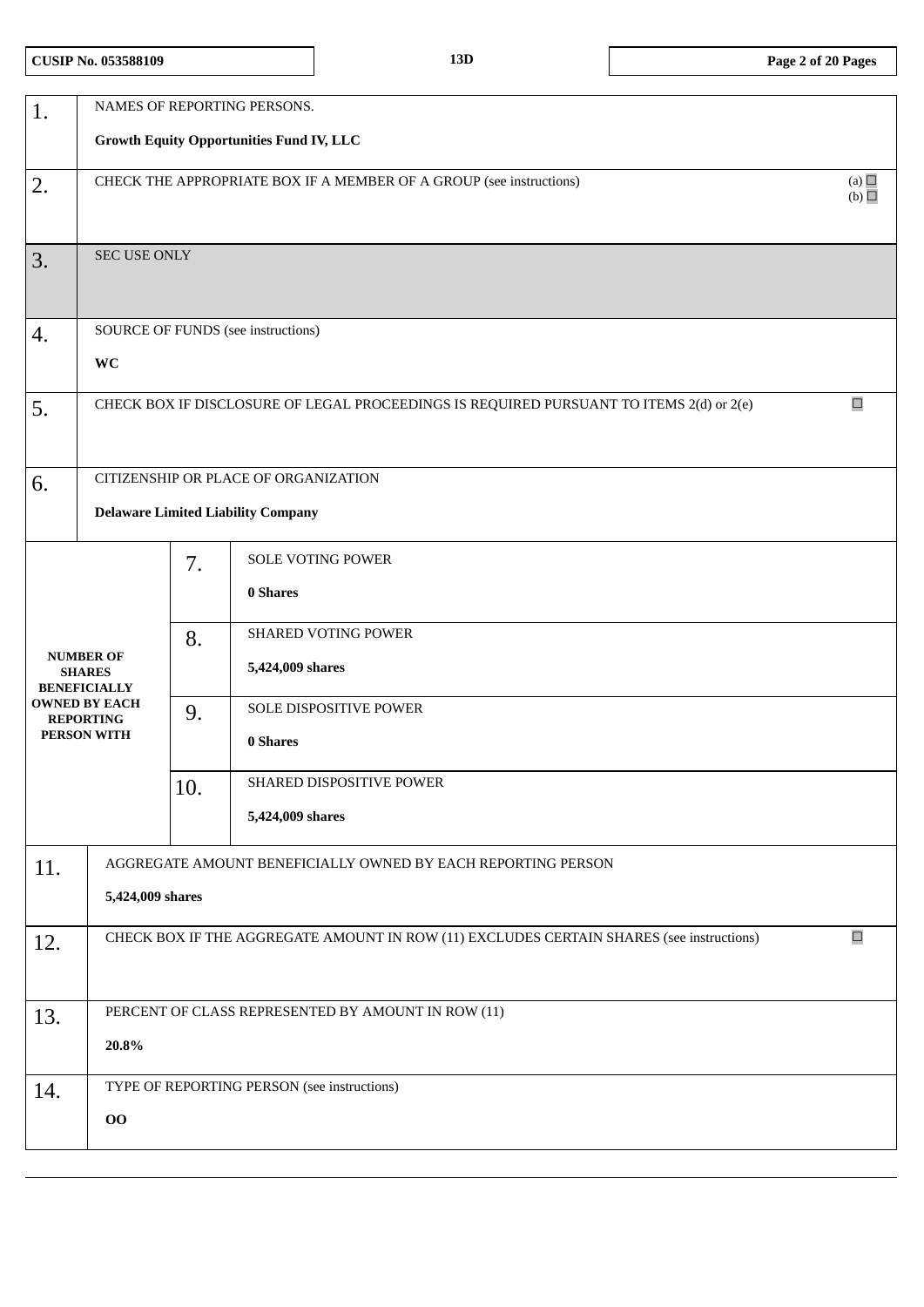|  |  | <b>CUSIP No. 053588109</b> |
|--|--|----------------------------|
|--|--|----------------------------|

| 1.                  |                                                                                          | NAMES OF REPORTING PERSONS.<br>New Enterprise Associates 15, L.P. |                                                                                          |        |  |  |
|---------------------|------------------------------------------------------------------------------------------|-------------------------------------------------------------------|------------------------------------------------------------------------------------------|--------|--|--|
|                     |                                                                                          |                                                                   |                                                                                          |        |  |  |
| 2.                  | (a) $\Box$<br>CHECK THE APPROPRIATE BOX IF A MEMBER OF A GROUP (see instructions)<br>(b) |                                                                   |                                                                                          |        |  |  |
| 3.                  | <b>SEC USE ONLY</b>                                                                      |                                                                   |                                                                                          |        |  |  |
| 4.                  |                                                                                          |                                                                   | SOURCE OF FUNDS (see instructions)                                                       |        |  |  |
|                     | AF                                                                                       |                                                                   |                                                                                          |        |  |  |
| 5.                  |                                                                                          |                                                                   | CHECK BOX IF DISCLOSURE OF LEGAL PROCEEDINGS IS REQUIRED PURSUANT TO ITEMS 2(d) or 2(e)  | $\Box$ |  |  |
| 6.                  |                                                                                          |                                                                   | CITIZENSHIP OR PLACE OF ORGANIZATION                                                     |        |  |  |
|                     | <b>Delaware Limited Partnership</b>                                                      |                                                                   |                                                                                          |        |  |  |
|                     |                                                                                          | 7.                                                                | SOLE VOTING POWER                                                                        |        |  |  |
|                     |                                                                                          |                                                                   | 0 Shares                                                                                 |        |  |  |
|                     |                                                                                          | 8.                                                                | <b>SHARED VOTING POWER</b>                                                               |        |  |  |
| <b>BENEFICIALLY</b> | <b>NUMBER OF</b><br><b>SHARES</b>                                                        |                                                                   | 5,424,009 shares                                                                         |        |  |  |
| <b>REPORTING</b>    | <b>OWNED BY EACH</b>                                                                     | 9.                                                                | SOLE DISPOSITIVE POWER                                                                   |        |  |  |
|                     | PERSON WITH                                                                              |                                                                   | 0 Shares                                                                                 |        |  |  |
|                     |                                                                                          | 10.                                                               | SHARED DISPOSITIVE POWER                                                                 |        |  |  |
|                     |                                                                                          |                                                                   | 5,424,009 shares                                                                         |        |  |  |
| 11.                 |                                                                                          |                                                                   | AGGREGATE AMOUNT BENEFICIALLY OWNED BY EACH REPORTING PERSON                             |        |  |  |
|                     | 5,424,009 shares                                                                         |                                                                   |                                                                                          |        |  |  |
| 12.                 |                                                                                          |                                                                   | CHECK BOX IF THE AGGREGATE AMOUNT IN ROW (11) EXCLUDES CERTAIN SHARES (see instructions) | $\Box$ |  |  |
|                     |                                                                                          |                                                                   |                                                                                          |        |  |  |
| 13.                 |                                                                                          |                                                                   | PERCENT OF CLASS REPRESENTED BY AMOUNT IN ROW (11)                                       |        |  |  |
|                     | 20.8%                                                                                    |                                                                   |                                                                                          |        |  |  |
| 14.                 |                                                                                          |                                                                   | TYPE OF REPORTING PERSON (see instructions)                                              |        |  |  |
|                     | ${\bf P}{\bf N}$                                                                         |                                                                   |                                                                                          |        |  |  |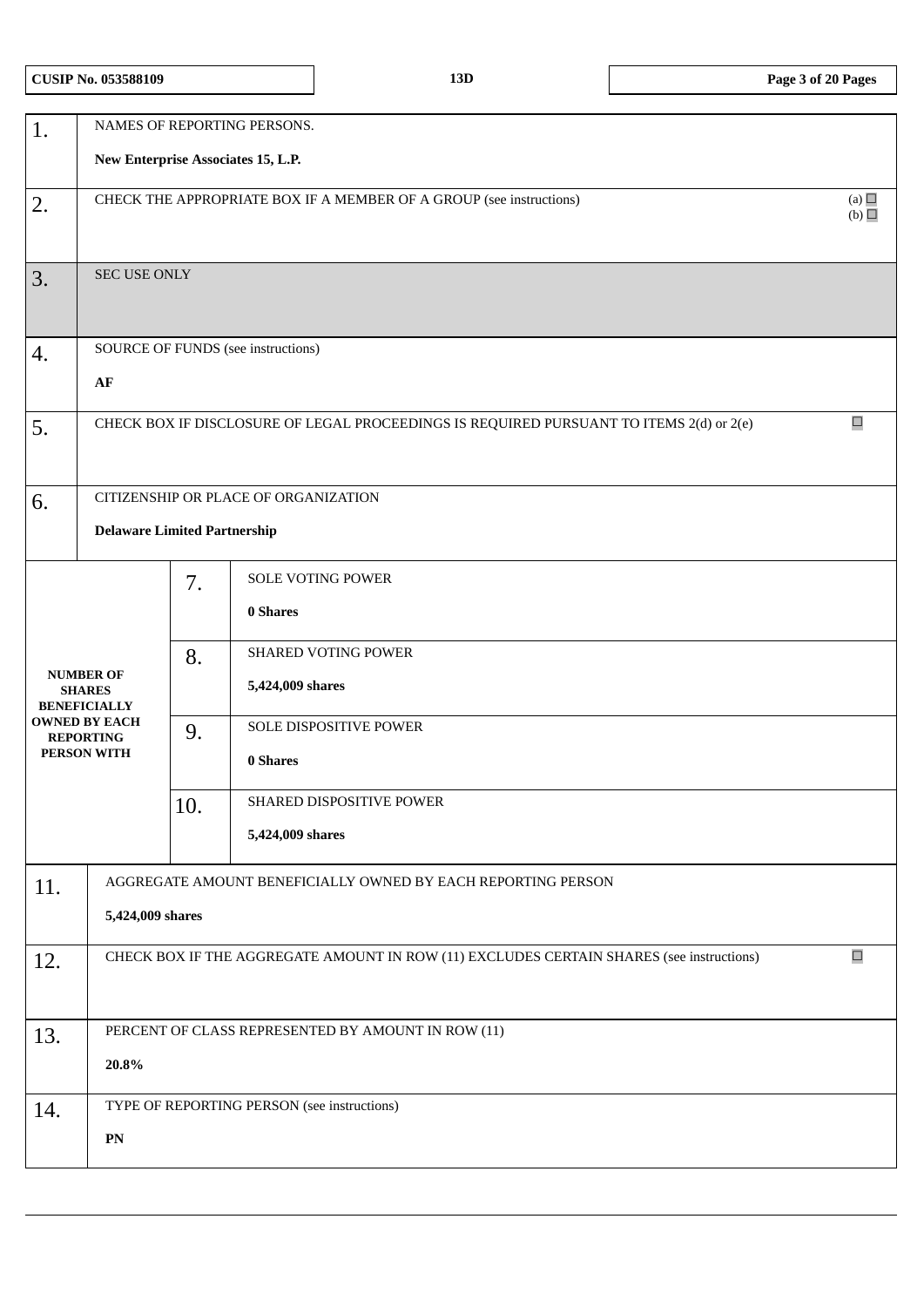| 1.  |                                                          | NAMES OF REPORTING PERSONS.<br>NEA Partners 15, L.P. |                                                                                          |                   |  |  |
|-----|----------------------------------------------------------|------------------------------------------------------|------------------------------------------------------------------------------------------|-------------------|--|--|
|     |                                                          |                                                      |                                                                                          |                   |  |  |
| 2.  |                                                          |                                                      | CHECK THE APPROPRIATE BOX IF A MEMBER OF A GROUP (see instructions)                      | (a) $\Box$<br>(b) |  |  |
| 3.  | SEC USE ONLY                                             |                                                      |                                                                                          |                   |  |  |
| 4.  |                                                          |                                                      | SOURCE OF FUNDS (see instructions)                                                       |                   |  |  |
|     | AF                                                       |                                                      |                                                                                          |                   |  |  |
| 5.  |                                                          |                                                      | CHECK BOX IF DISCLOSURE OF LEGAL PROCEEDINGS IS REQUIRED PURSUANT TO ITEMS 2(d) or 2(e)  | $\Box$            |  |  |
| 6.  |                                                          |                                                      | CITIZENSHIP OR PLACE OF ORGANIZATION                                                     |                   |  |  |
|     | <b>Delaware Limited Partnership</b>                      |                                                      |                                                                                          |                   |  |  |
|     |                                                          | 7.                                                   | <b>SOLE VOTING POWER</b><br>0 Shares                                                     |                   |  |  |
|     | <b>NUMBER OF</b><br><b>SHARES</b><br><b>BENEFICIALLY</b> |                                                      | SHARED VOTING POWER<br>5,424,009 shares                                                  |                   |  |  |
|     | <b>OWNED BY EACH</b><br><b>REPORTING</b><br>PERSON WITH  | 9.                                                   | SOLE DISPOSITIVE POWER<br>0 Shares                                                       |                   |  |  |
|     |                                                          | 10.                                                  | SHARED DISPOSITIVE POWER                                                                 |                   |  |  |
|     |                                                          |                                                      | 5,424,009 shares                                                                         |                   |  |  |
| 11. |                                                          |                                                      | AGGREGATE AMOUNT BENEFICIALLY OWNED BY EACH REPORTING PERSON                             |                   |  |  |
|     | 5,424,009 shares                                         |                                                      |                                                                                          |                   |  |  |
| 12. |                                                          |                                                      | CHECK BOX IF THE AGGREGATE AMOUNT IN ROW (11) EXCLUDES CERTAIN SHARES (see instructions) | $\Box$            |  |  |
|     |                                                          |                                                      |                                                                                          |                   |  |  |
| 13. |                                                          |                                                      | PERCENT OF CLASS REPRESENTED BY AMOUNT IN ROW (11)                                       |                   |  |  |
|     | 20.8%                                                    |                                                      |                                                                                          |                   |  |  |
| 14. |                                                          |                                                      | TYPE OF REPORTING PERSON (see instructions)                                              |                   |  |  |
|     | ${\bf P}{\bf N}$                                         |                                                      |                                                                                          |                   |  |  |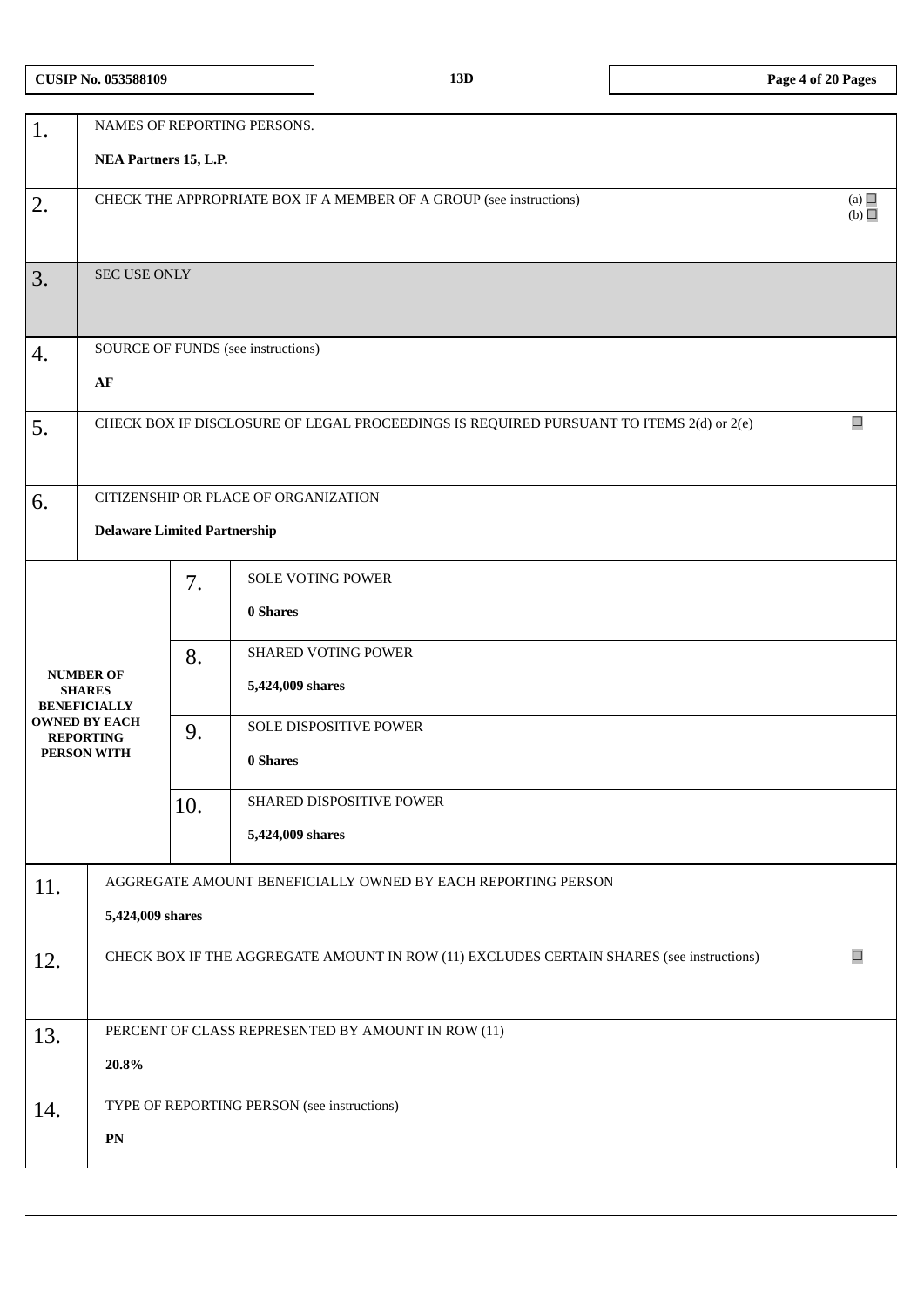| 1.  |                                                                                   |     | NAMES OF REPORTING PERSONS.                                                              |        |  |  |
|-----|-----------------------------------------------------------------------------------|-----|------------------------------------------------------------------------------------------|--------|--|--|
|     | NEA 15 GP, LLC                                                                    |     |                                                                                          |        |  |  |
| 2.  | (a)<br>CHECK THE APPROPRIATE BOX IF A MEMBER OF A GROUP (see instructions)<br>(b) |     |                                                                                          |        |  |  |
|     |                                                                                   |     |                                                                                          |        |  |  |
| 3.  | <b>SEC USE ONLY</b>                                                               |     |                                                                                          |        |  |  |
|     |                                                                                   |     |                                                                                          |        |  |  |
| 4.  |                                                                                   |     | SOURCE OF FUNDS (see instructions)                                                       |        |  |  |
|     | AF                                                                                |     |                                                                                          |        |  |  |
| 5.  |                                                                                   |     | CHECK BOX IF DISCLOSURE OF LEGAL PROCEEDINGS IS REQUIRED PURSUANT TO ITEMS 2(d) or 2(e)  | $\Box$ |  |  |
|     |                                                                                   |     |                                                                                          |        |  |  |
| 6.  |                                                                                   |     | CITIZENSHIP OR PLACE OF ORGANIZATION                                                     |        |  |  |
|     |                                                                                   |     | <b>Delaware Limited Liability Company</b>                                                |        |  |  |
|     |                                                                                   | 7.  | SOLE VOTING POWER                                                                        |        |  |  |
|     |                                                                                   |     | 0 Shares                                                                                 |        |  |  |
|     |                                                                                   | 8.  | <b>SHARED VOTING POWER</b>                                                               |        |  |  |
|     | <b>NUMBER OF</b><br><b>SHARES</b><br><b>BENEFICIALLY</b>                          |     | 5,424,009 shares                                                                         |        |  |  |
|     | <b>OWNED BY EACH</b><br><b>REPORTING</b>                                          | 9.  | SOLE DISPOSITIVE POWER                                                                   |        |  |  |
|     | PERSON WITH                                                                       |     | 0 Shares                                                                                 |        |  |  |
|     |                                                                                   | 10. | SHARED DISPOSITIVE POWER                                                                 |        |  |  |
|     |                                                                                   |     | 5,424,009 shares                                                                         |        |  |  |
| 11. |                                                                                   |     | AGGREGATE AMOUNT BENEFICIALLY OWNED BY EACH REPORTING PERSON                             |        |  |  |
|     | 5,424,009 shares                                                                  |     |                                                                                          |        |  |  |
| 12. |                                                                                   |     | CHECK BOX IF THE AGGREGATE AMOUNT IN ROW (11) EXCLUDES CERTAIN SHARES (see instructions) | $\Box$ |  |  |
|     |                                                                                   |     |                                                                                          |        |  |  |
| 13. |                                                                                   |     | PERCENT OF CLASS REPRESENTED BY AMOUNT IN ROW (11)                                       |        |  |  |
|     | 20.8%                                                                             |     |                                                                                          |        |  |  |
| 14. |                                                                                   |     | TYPE OF REPORTING PERSON (see instructions)                                              |        |  |  |
|     | 00                                                                                |     |                                                                                          |        |  |  |
|     |                                                                                   |     |                                                                                          |        |  |  |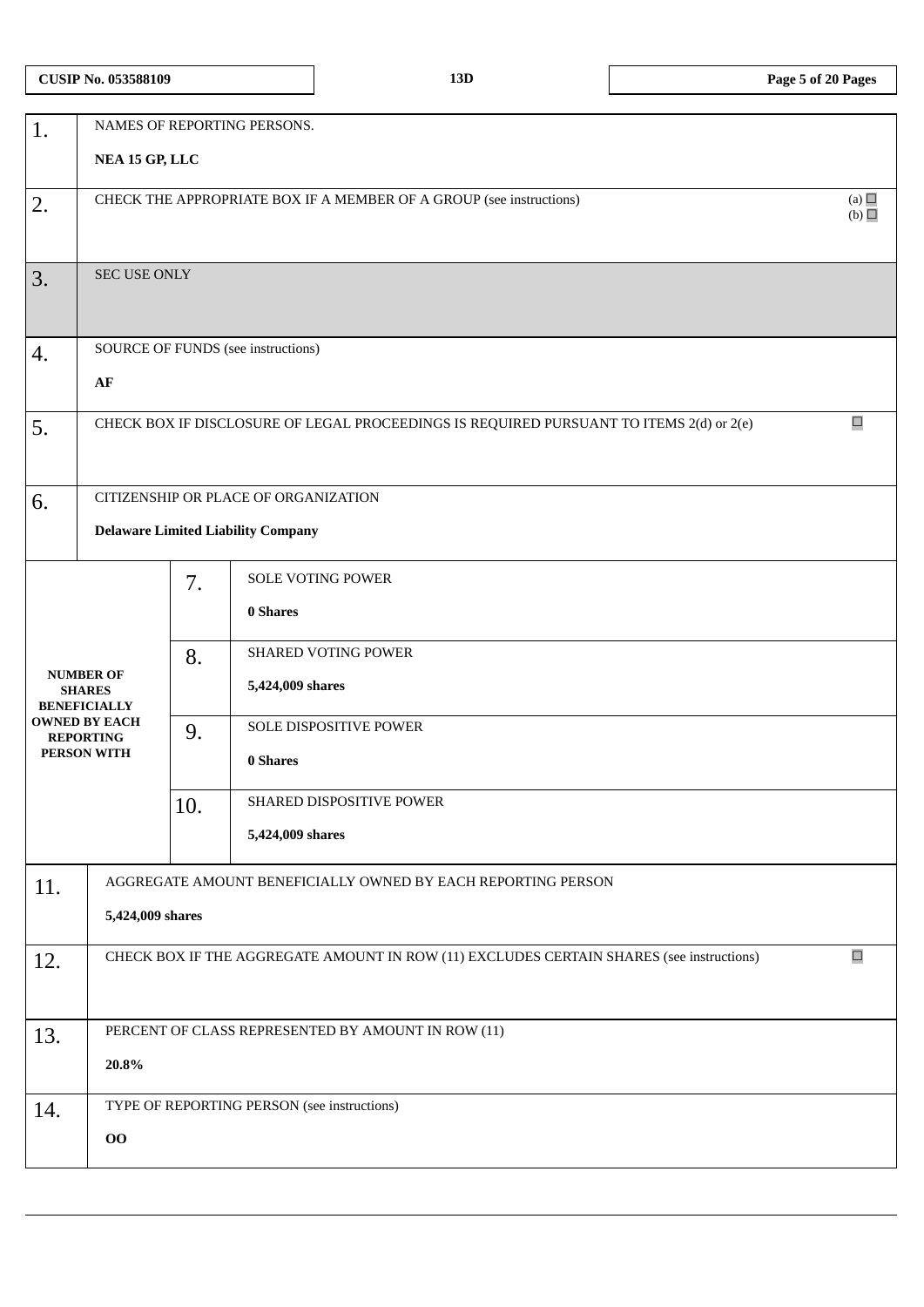|  |  | <b>CUSIP No. 053588109</b> |
|--|--|----------------------------|
|--|--|----------------------------|

| 1.  |                                                                                          |     | NAMES OF REPORTING PERSONS.                                                              |        |  |  |  |
|-----|------------------------------------------------------------------------------------------|-----|------------------------------------------------------------------------------------------|--------|--|--|--|
|     | <b>Forest Baskett</b>                                                                    |     |                                                                                          |        |  |  |  |
| 2.  | (a) $\Box$<br>CHECK THE APPROPRIATE BOX IF A MEMBER OF A GROUP (see instructions)<br>(b) |     |                                                                                          |        |  |  |  |
|     |                                                                                          |     |                                                                                          |        |  |  |  |
| 3.  | <b>SEC USE ONLY</b>                                                                      |     |                                                                                          |        |  |  |  |
|     |                                                                                          |     |                                                                                          |        |  |  |  |
| 4.  |                                                                                          |     | SOURCE OF FUNDS (see instructions)                                                       |        |  |  |  |
|     | ${\bf AF}$                                                                               |     |                                                                                          |        |  |  |  |
| 5.  |                                                                                          |     | CHECK BOX IF DISCLOSURE OF LEGAL PROCEEDINGS IS REQUIRED PURSUANT TO ITEMS 2(d) or 2(e)  | $\Box$ |  |  |  |
|     |                                                                                          |     |                                                                                          |        |  |  |  |
| 6.  |                                                                                          |     | CITIZENSHIP OR PLACE OF ORGANIZATION                                                     |        |  |  |  |
|     | <b>United States</b>                                                                     |     |                                                                                          |        |  |  |  |
|     |                                                                                          | 7.  | SOLE VOTING POWER                                                                        |        |  |  |  |
|     |                                                                                          |     | 0 Shares                                                                                 |        |  |  |  |
|     |                                                                                          | 8.  | <b>SHARED VOTING POWER</b>                                                               |        |  |  |  |
|     | <b>NUMBER OF</b><br><b>SHARES</b><br><b>BENEFICIALLY</b>                                 |     | 5,424,009 shares                                                                         |        |  |  |  |
|     | <b>OWNED BY EACH</b><br><b>REPORTING</b>                                                 | 9.  | SOLE DISPOSITIVE POWER                                                                   |        |  |  |  |
|     | PERSON WITH                                                                              |     | 0 Shares                                                                                 |        |  |  |  |
|     |                                                                                          | 10. | SHARED DISPOSITIVE POWER                                                                 |        |  |  |  |
|     |                                                                                          |     | 5,424,009 shares                                                                         |        |  |  |  |
| 11. |                                                                                          |     | AGGREGATE AMOUNT BENEFICIALLY OWNED BY EACH REPORTING PERSON                             |        |  |  |  |
|     | 5,424,009 shares                                                                         |     |                                                                                          |        |  |  |  |
| 12. |                                                                                          |     | CHECK BOX IF THE AGGREGATE AMOUNT IN ROW (11) EXCLUDES CERTAIN SHARES (see instructions) | $\Box$ |  |  |  |
|     |                                                                                          |     |                                                                                          |        |  |  |  |
| 13. |                                                                                          |     | PERCENT OF CLASS REPRESENTED BY AMOUNT IN ROW (11)                                       |        |  |  |  |
|     | 20.8%                                                                                    |     |                                                                                          |        |  |  |  |
| 14. |                                                                                          |     | TYPE OF REPORTING PERSON (see instructions)                                              |        |  |  |  |
|     | $\mathbf{IN}$                                                                            |     |                                                                                          |        |  |  |  |
|     |                                                                                          |     |                                                                                          |        |  |  |  |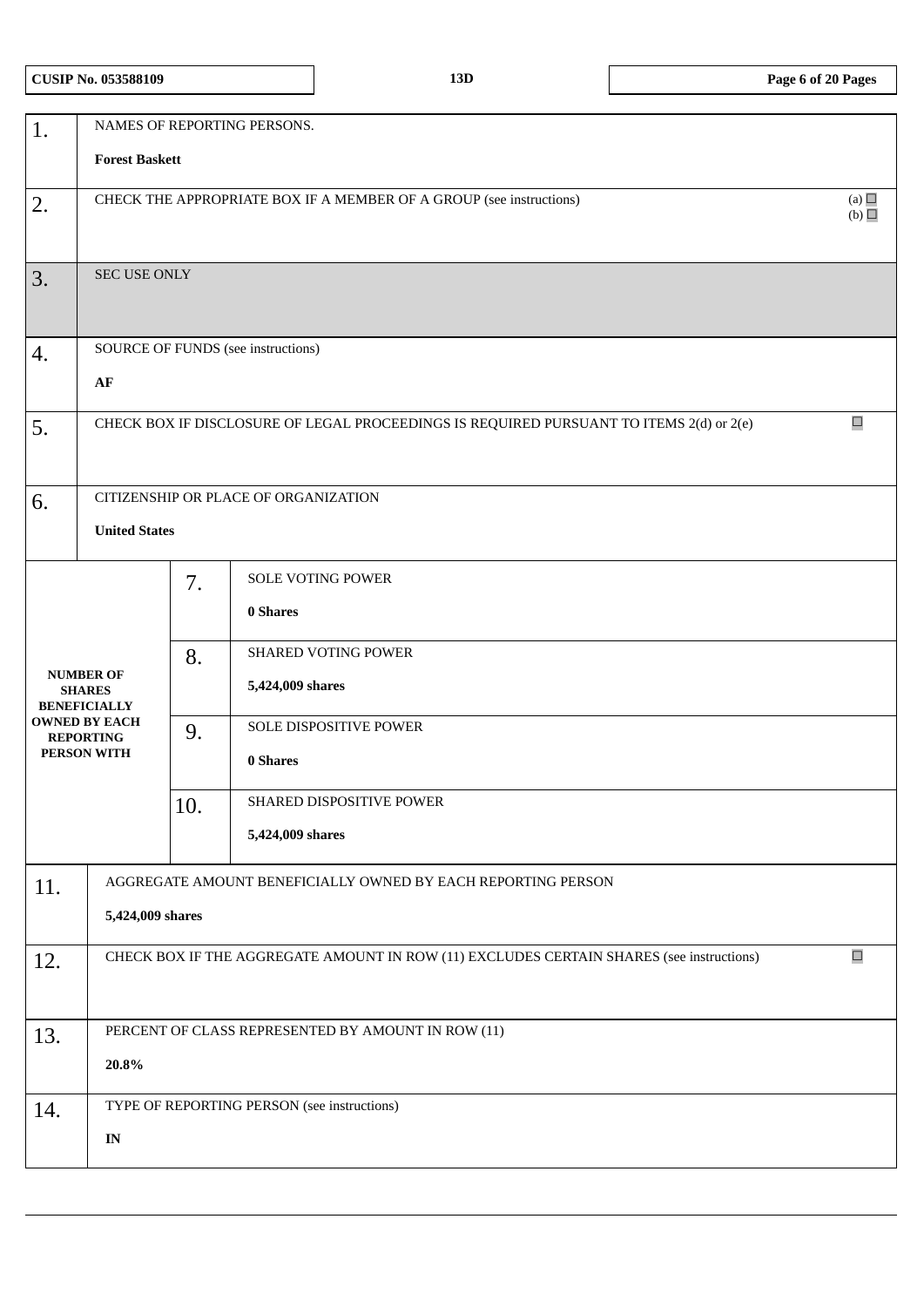| 1.  |                                                                                                    |     | NAMES OF REPORTING PERSONS.                                                             |        |  |  |  |
|-----|----------------------------------------------------------------------------------------------------|-----|-----------------------------------------------------------------------------------------|--------|--|--|--|
|     | Anthony A. Florence, Jr.                                                                           |     |                                                                                         |        |  |  |  |
| 2.  | (a) $\Box$<br>CHECK THE APPROPRIATE BOX IF A MEMBER OF A GROUP (see instructions)<br>(b)           |     |                                                                                         |        |  |  |  |
| 3.  | SEC USE ONLY                                                                                       |     |                                                                                         |        |  |  |  |
| 4.  |                                                                                                    |     | SOURCE OF FUNDS (see instructions)                                                      |        |  |  |  |
|     | AF                                                                                                 |     |                                                                                         |        |  |  |  |
| 5.  |                                                                                                    |     | CHECK BOX IF DISCLOSURE OF LEGAL PROCEEDINGS IS REQUIRED PURSUANT TO ITEMS 2(d) or 2(e) | $\Box$ |  |  |  |
| 6.  |                                                                                                    |     | CITIZENSHIP OR PLACE OF ORGANIZATION                                                    |        |  |  |  |
|     | <b>United States</b>                                                                               |     |                                                                                         |        |  |  |  |
|     |                                                                                                    | 7.  | <b>SOLE VOTING POWER</b><br>0 Shares                                                    |        |  |  |  |
|     |                                                                                                    |     |                                                                                         |        |  |  |  |
|     | <b>NUMBER OF</b>                                                                                   | 8.  | <b>SHARED VOTING POWER</b>                                                              |        |  |  |  |
|     | <b>SHARES</b><br><b>BENEFICIALLY</b>                                                               |     | 5,424,009 shares                                                                        |        |  |  |  |
|     | <b>OWNED BY EACH</b><br><b>REPORTING</b>                                                           | 9.  | SOLE DISPOSITIVE POWER                                                                  |        |  |  |  |
|     | PERSON WITH                                                                                        |     | 0 Shares                                                                                |        |  |  |  |
|     |                                                                                                    | 10. | SHARED DISPOSITIVE POWER                                                                |        |  |  |  |
|     |                                                                                                    |     | 5,424,009 shares                                                                        |        |  |  |  |
| 11. |                                                                                                    |     | AGGREGATE AMOUNT BENEFICIALLY OWNED BY EACH REPORTING PERSON                            |        |  |  |  |
|     | 5,424,009 shares                                                                                   |     |                                                                                         |        |  |  |  |
| 12. | $\Box$<br>CHECK BOX IF THE AGGREGATE AMOUNT IN ROW (11) EXCLUDES CERTAIN SHARES (see instructions) |     |                                                                                         |        |  |  |  |
| 13. |                                                                                                    |     | PERCENT OF CLASS REPRESENTED BY AMOUNT IN ROW (11)                                      |        |  |  |  |
|     | 20.8%                                                                                              |     |                                                                                         |        |  |  |  |
| 14. |                                                                                                    |     | TYPE OF REPORTING PERSON (see instructions)                                             |        |  |  |  |
|     | $\mathbf{IN}$                                                                                      |     |                                                                                         |        |  |  |  |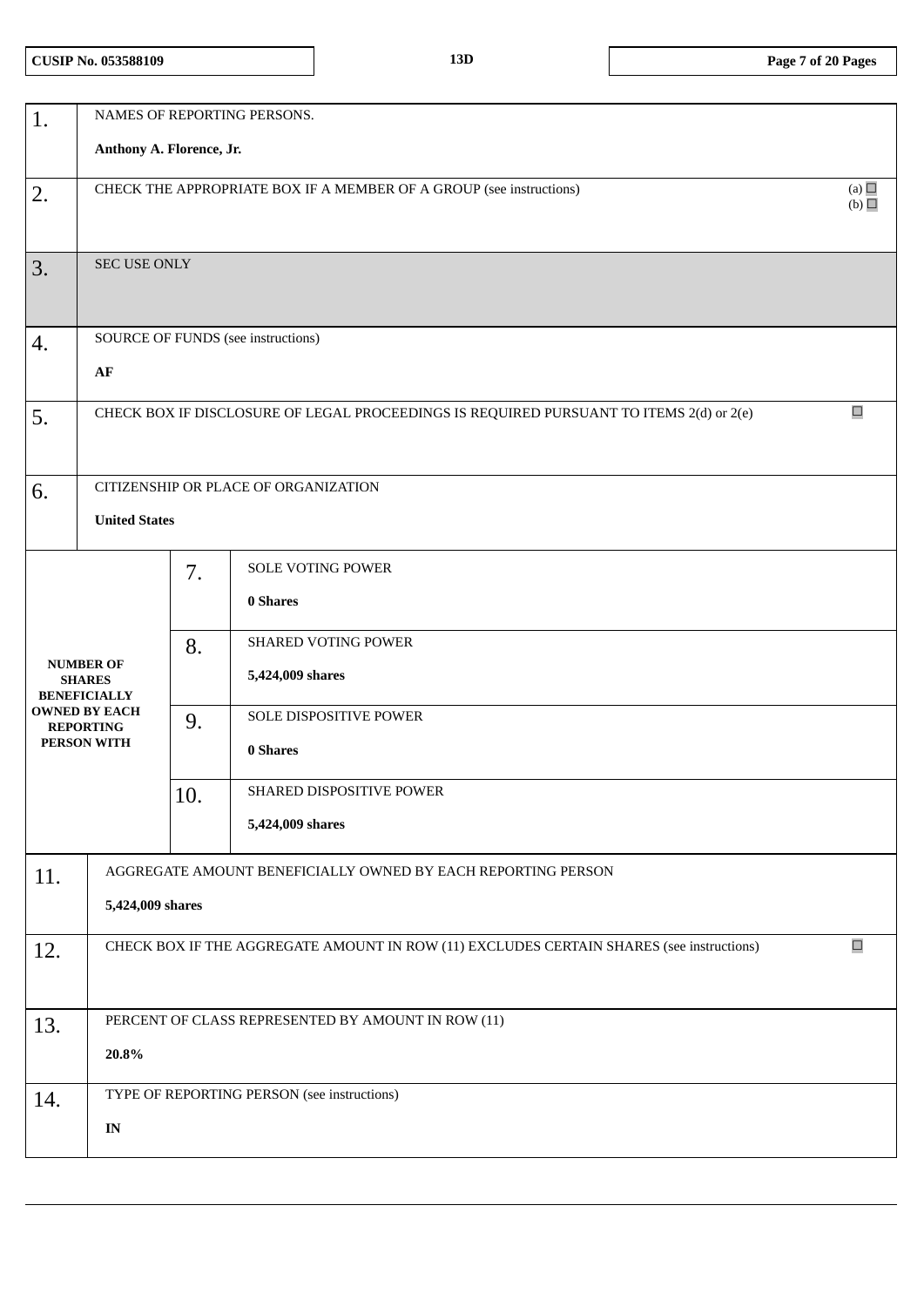|     |                                      |     | NAMES OF REPORTING PERSONS.                                                              |        |  |  |
|-----|--------------------------------------|-----|------------------------------------------------------------------------------------------|--------|--|--|
| 1.  |                                      |     |                                                                                          |        |  |  |
|     | Mohamad H. Makhzoumi                 |     |                                                                                          |        |  |  |
| 2.  |                                      |     | CHECK THE APPROPRIATE BOX IF A MEMBER OF A GROUP (see instructions)                      | (a)    |  |  |
|     | (b)                                  |     |                                                                                          |        |  |  |
|     |                                      |     |                                                                                          |        |  |  |
| 3.  | <b>SEC USE ONLY</b>                  |     |                                                                                          |        |  |  |
|     |                                      |     |                                                                                          |        |  |  |
|     |                                      |     |                                                                                          |        |  |  |
| 4.  |                                      |     | SOURCE OF FUNDS (see instructions)                                                       |        |  |  |
|     | AF                                   |     |                                                                                          |        |  |  |
|     |                                      |     |                                                                                          |        |  |  |
| 5.  |                                      |     | CHECK BOX IF DISCLOSURE OF LEGAL PROCEEDINGS IS REQUIRED PURSUANT TO ITEMS 2(d) or 2(e)  | $\Box$ |  |  |
|     |                                      |     |                                                                                          |        |  |  |
|     |                                      |     |                                                                                          |        |  |  |
| 6.  |                                      |     | CITIZENSHIP OR PLACE OF ORGANIZATION                                                     |        |  |  |
|     | <b>United States</b>                 |     |                                                                                          |        |  |  |
|     |                                      |     |                                                                                          |        |  |  |
|     |                                      | 7.  | SOLE VOTING POWER                                                                        |        |  |  |
|     |                                      |     | 0 Shares                                                                                 |        |  |  |
|     |                                      |     | <b>SHARED VOTING POWER</b>                                                               |        |  |  |
|     | <b>NUMBER OF</b>                     | 8.  |                                                                                          |        |  |  |
|     | <b>SHARES</b><br><b>BENEFICIALLY</b> |     | 5,424,009 shares                                                                         |        |  |  |
|     | <b>OWNED BY EACH</b>                 | 9.  | SOLE DISPOSITIVE POWER                                                                   |        |  |  |
|     | <b>REPORTING</b><br>PERSON WITH      |     | 0 Shares                                                                                 |        |  |  |
|     |                                      |     |                                                                                          |        |  |  |
|     |                                      | 10. | SHARED DISPOSITIVE POWER                                                                 |        |  |  |
|     |                                      |     | 5,424,009 shares                                                                         |        |  |  |
|     |                                      |     |                                                                                          |        |  |  |
| 11. |                                      |     | AGGREGATE AMOUNT BENEFICIALLY OWNED BY EACH REPORTING PERSON                             |        |  |  |
|     | 5,424,009 shares                     |     |                                                                                          |        |  |  |
|     |                                      |     |                                                                                          |        |  |  |
| 12. |                                      |     | CHECK BOX IF THE AGGREGATE AMOUNT IN ROW (11) EXCLUDES CERTAIN SHARES (see instructions) | $\Box$ |  |  |
|     |                                      |     |                                                                                          |        |  |  |
|     |                                      |     |                                                                                          |        |  |  |
| 13. |                                      |     | PERCENT OF CLASS REPRESENTED BY AMOUNT IN ROW (11)                                       |        |  |  |
|     | 20.8%                                |     |                                                                                          |        |  |  |
|     |                                      |     | TYPE OF REPORTING PERSON (see instructions)                                              |        |  |  |
| 14. |                                      |     |                                                                                          |        |  |  |
|     | $\mathbf{IN}$                        |     |                                                                                          |        |  |  |
|     |                                      |     |                                                                                          |        |  |  |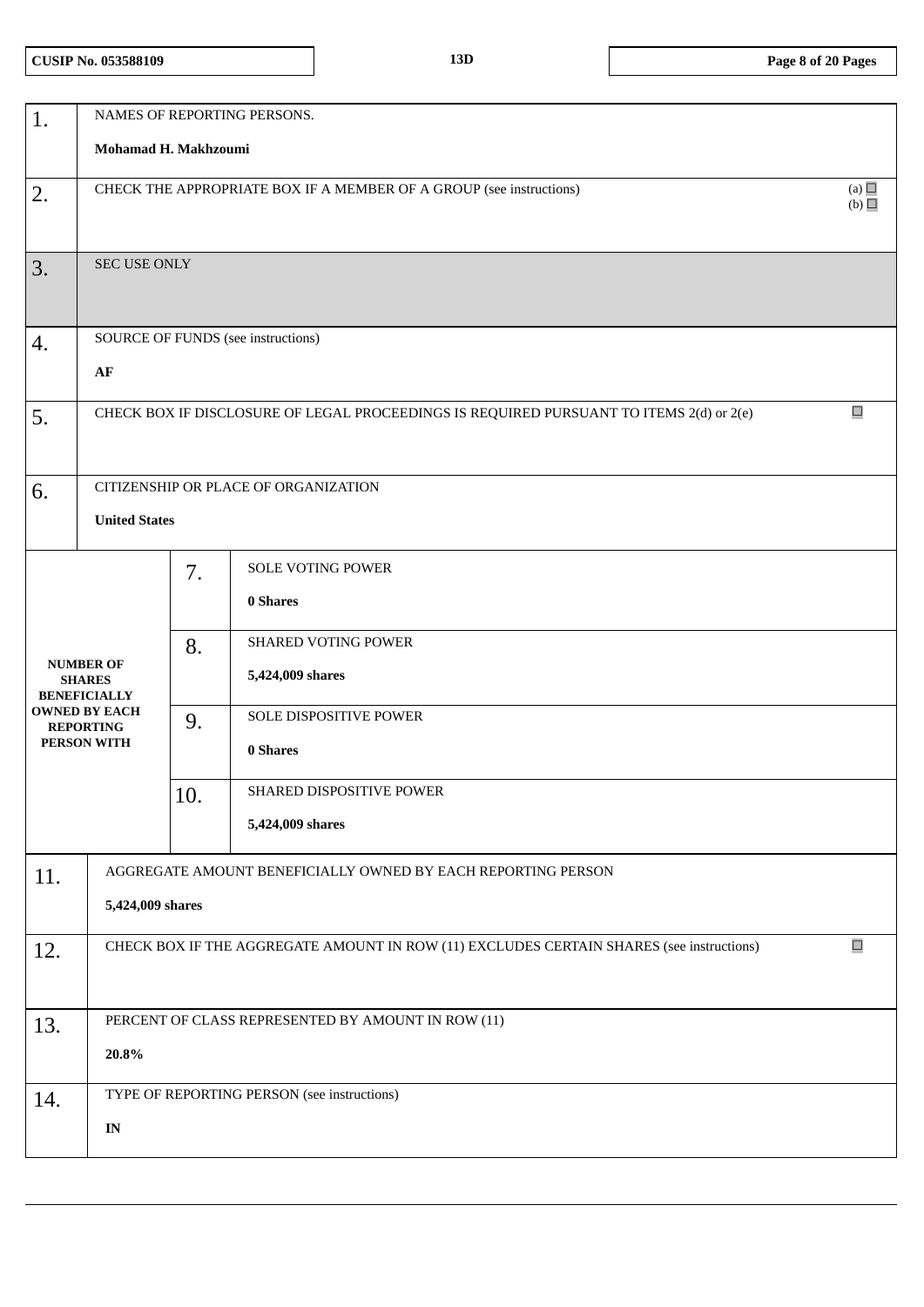| 1.                                       | NAMES OF REPORTING PERSONS.                                                       |                       |                                                                                          |        |  |  |  |  |
|------------------------------------------|-----------------------------------------------------------------------------------|-----------------------|------------------------------------------------------------------------------------------|--------|--|--|--|--|
|                                          |                                                                                   | <b>Joshua Makower</b> |                                                                                          |        |  |  |  |  |
| 2.                                       | (a)<br>CHECK THE APPROPRIATE BOX IF A MEMBER OF A GROUP (see instructions)<br>(b) |                       |                                                                                          |        |  |  |  |  |
|                                          |                                                                                   |                       |                                                                                          |        |  |  |  |  |
| 3.                                       | SEC USE ONLY                                                                      |                       |                                                                                          |        |  |  |  |  |
|                                          |                                                                                   |                       |                                                                                          |        |  |  |  |  |
| 4.                                       |                                                                                   |                       | SOURCE OF FUNDS (see instructions)                                                       |        |  |  |  |  |
|                                          | ${\bf AF}$                                                                        |                       |                                                                                          |        |  |  |  |  |
| 5.                                       |                                                                                   |                       | CHECK BOX IF DISCLOSURE OF LEGAL PROCEEDINGS IS REQUIRED PURSUANT TO ITEMS 2(d) or 2(e)  | $\Box$ |  |  |  |  |
|                                          |                                                                                   |                       |                                                                                          |        |  |  |  |  |
| 6.                                       |                                                                                   |                       | CITIZENSHIP OR PLACE OF ORGANIZATION                                                     |        |  |  |  |  |
|                                          | <b>United States</b>                                                              |                       |                                                                                          |        |  |  |  |  |
|                                          |                                                                                   | 7.                    | SOLE VOTING POWER                                                                        |        |  |  |  |  |
|                                          |                                                                                   |                       | 0 Shares                                                                                 |        |  |  |  |  |
|                                          |                                                                                   | 8.                    | SHARED VOTING POWER                                                                      |        |  |  |  |  |
| <b>SHARES</b><br><b>BENEFICIALLY</b>     | <b>NUMBER OF</b>                                                                  |                       | 5,424,009 shares                                                                         |        |  |  |  |  |
| <b>OWNED BY EACH</b><br><b>REPORTING</b> |                                                                                   | 9.                    | SOLE DISPOSITIVE POWER                                                                   |        |  |  |  |  |
| PERSON WITH                              |                                                                                   |                       | 0 Shares                                                                                 |        |  |  |  |  |
|                                          |                                                                                   | 10.                   | SHARED DISPOSITIVE POWER                                                                 |        |  |  |  |  |
|                                          |                                                                                   |                       | 5,424,009 shares                                                                         |        |  |  |  |  |
| 11.                                      |                                                                                   |                       | AGGREGATE AMOUNT BENEFICIALLY OWNED BY EACH REPORTING PERSON                             |        |  |  |  |  |
|                                          | 5,424,009 shares                                                                  |                       |                                                                                          |        |  |  |  |  |
| 12.                                      |                                                                                   |                       | CHECK BOX IF THE AGGREGATE AMOUNT IN ROW (11) EXCLUDES CERTAIN SHARES (see instructions) | $\Box$ |  |  |  |  |
|                                          |                                                                                   |                       |                                                                                          |        |  |  |  |  |
| 13.                                      |                                                                                   |                       | PERCENT OF CLASS REPRESENTED BY AMOUNT IN ROW (11)                                       |        |  |  |  |  |
|                                          | $20.8\%$                                                                          |                       |                                                                                          |        |  |  |  |  |
| 14.                                      |                                                                                   |                       | TYPE OF REPORTING PERSON (see instructions)                                              |        |  |  |  |  |
|                                          | $\mathbf{IN}$                                                                     |                       |                                                                                          |        |  |  |  |  |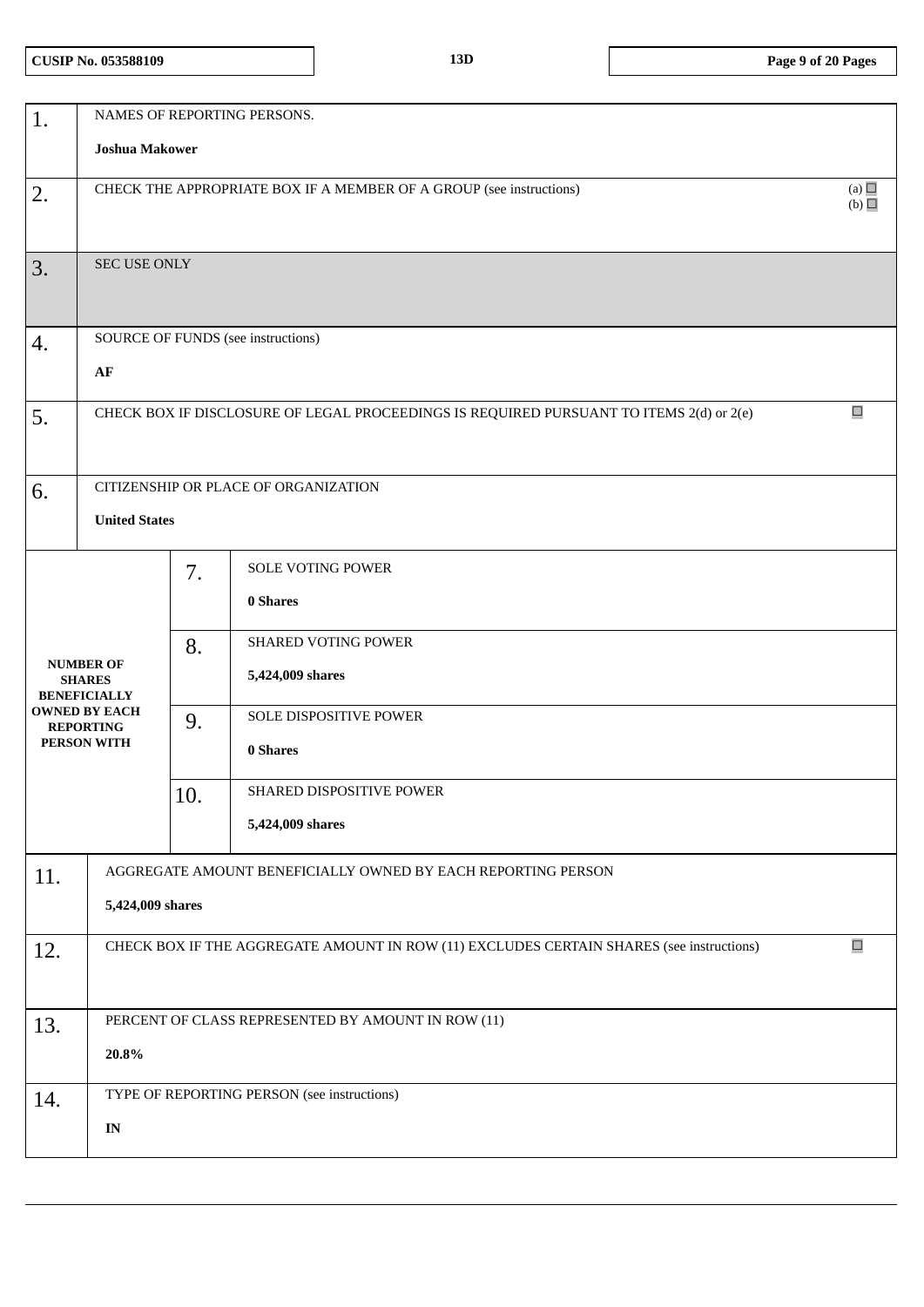| 1.  | NAMES OF REPORTING PERSONS.                                                       |     |                                                                                          |        |  |  |
|-----|-----------------------------------------------------------------------------------|-----|------------------------------------------------------------------------------------------|--------|--|--|
|     | <b>Scott D. Sandell</b>                                                           |     |                                                                                          |        |  |  |
| 2.  | (a)<br>CHECK THE APPROPRIATE BOX IF A MEMBER OF A GROUP (see instructions)<br>(b) |     |                                                                                          |        |  |  |
| 3.  | SEC USE ONLY                                                                      |     |                                                                                          |        |  |  |
| 4.  |                                                                                   |     | SOURCE OF FUNDS (see instructions)                                                       |        |  |  |
|     | $\bf AF$                                                                          |     |                                                                                          |        |  |  |
| 5.  |                                                                                   |     | CHECK BOX IF DISCLOSURE OF LEGAL PROCEEDINGS IS REQUIRED PURSUANT TO ITEMS 2(d) or 2(e)  | $\Box$ |  |  |
| 6.  |                                                                                   |     | CITIZENSHIP OR PLACE OF ORGANIZATION                                                     |        |  |  |
|     | <b>United States</b>                                                              |     |                                                                                          |        |  |  |
|     |                                                                                   | 7.  | <b>SOLE VOTING POWER</b><br>0 Shares                                                     |        |  |  |
|     | <b>NUMBER OF</b><br><b>SHARES</b><br><b>BENEFICIALLY</b>                          | 8.  | SHARED VOTING POWER<br>5,424,009 shares                                                  |        |  |  |
|     | <b>OWNED BY EACH</b><br><b>REPORTING</b><br>PERSON WITH                           | 9.  | SOLE DISPOSITIVE POWER<br>0 Shares                                                       |        |  |  |
|     |                                                                                   | 10. | SHARED DISPOSITIVE POWER                                                                 |        |  |  |
|     |                                                                                   |     | 5,424,009 shares                                                                         |        |  |  |
| 11. | AGGREGATE AMOUNT BENEFICIALLY OWNED BY EACH REPORTING PERSON<br>5,424,009 shares  |     |                                                                                          |        |  |  |
| 12. |                                                                                   |     | CHECK BOX IF THE AGGREGATE AMOUNT IN ROW (11) EXCLUDES CERTAIN SHARES (see instructions) | $\Box$ |  |  |
| 13. | $20.8\%$                                                                          |     | PERCENT OF CLASS REPRESENTED BY AMOUNT IN ROW (11)                                       |        |  |  |
| 14. |                                                                                   |     | TYPE OF REPORTING PERSON (see instructions)                                              |        |  |  |
|     | $\mathbf{IN}$                                                                     |     |                                                                                          |        |  |  |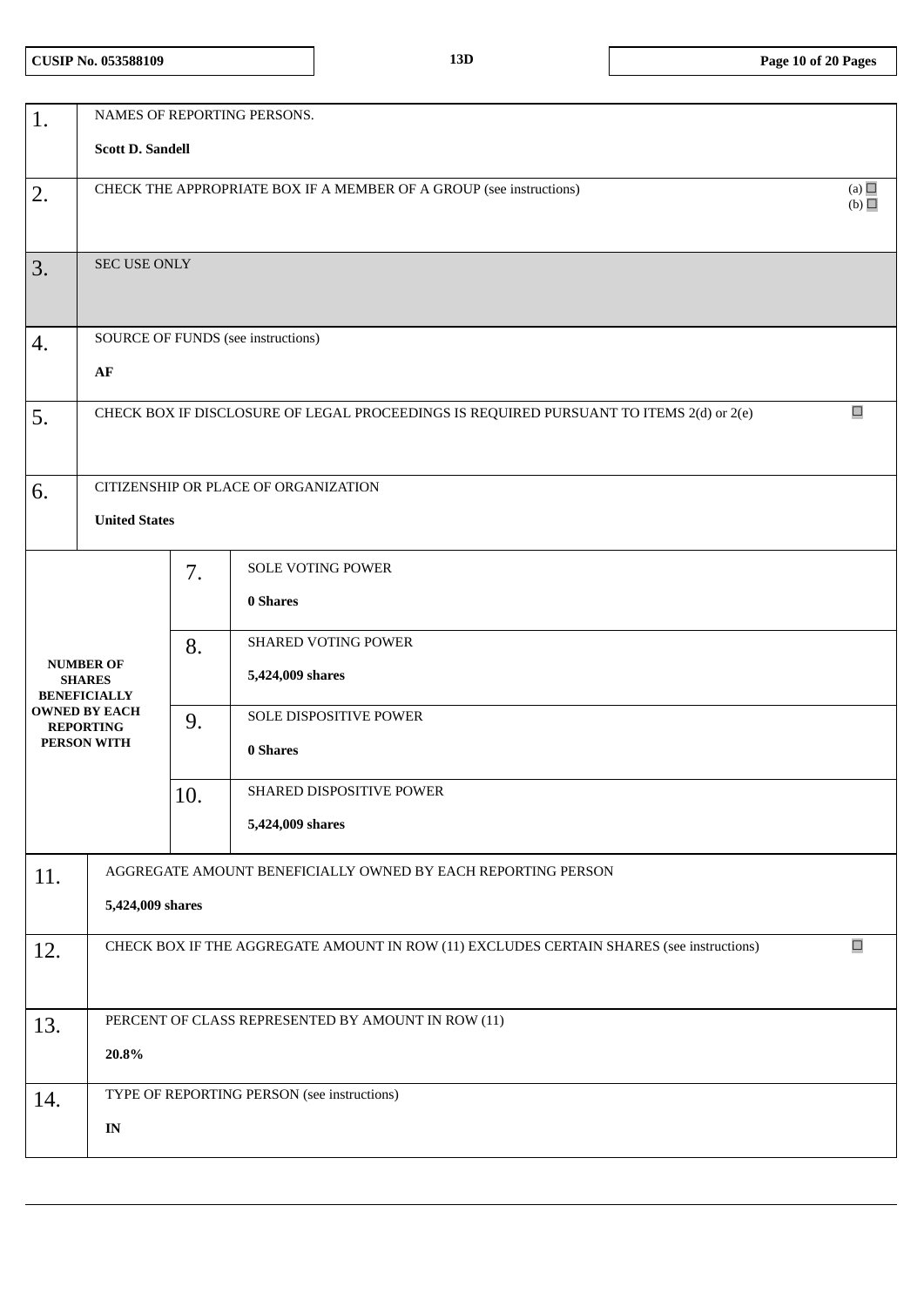| 1.  |                                                                                   |     | NAMES OF REPORTING PERSONS.                                                              |        |  |  |  |
|-----|-----------------------------------------------------------------------------------|-----|------------------------------------------------------------------------------------------|--------|--|--|--|
|     | Peter W. Sonsini                                                                  |     |                                                                                          |        |  |  |  |
| 2.  | (a)<br>CHECK THE APPROPRIATE BOX IF A MEMBER OF A GROUP (see instructions)<br>(b) |     |                                                                                          |        |  |  |  |
|     |                                                                                   |     |                                                                                          |        |  |  |  |
| 3.  | <b>SEC USE ONLY</b>                                                               |     |                                                                                          |        |  |  |  |
|     |                                                                                   |     |                                                                                          |        |  |  |  |
| 4.  |                                                                                   |     | SOURCE OF FUNDS (see instructions)                                                       |        |  |  |  |
|     | AF                                                                                |     |                                                                                          |        |  |  |  |
| 5.  |                                                                                   |     | CHECK BOX IF DISCLOSURE OF LEGAL PROCEEDINGS IS REQUIRED PURSUANT TO ITEMS 2(d) or 2(e)  | $\Box$ |  |  |  |
|     |                                                                                   |     |                                                                                          |        |  |  |  |
| 6.  |                                                                                   |     | CITIZENSHIP OR PLACE OF ORGANIZATION                                                     |        |  |  |  |
|     | <b>United States</b>                                                              |     |                                                                                          |        |  |  |  |
|     |                                                                                   | 7.  | SOLE VOTING POWER                                                                        |        |  |  |  |
|     |                                                                                   |     | 0 Shares                                                                                 |        |  |  |  |
|     |                                                                                   | 8.  | SHARED VOTING POWER                                                                      |        |  |  |  |
|     | <b>NUMBER OF</b><br><b>SHARES</b><br><b>BENEFICIALLY</b>                          |     | 5,424,009 shares                                                                         |        |  |  |  |
|     | <b>OWNED BY EACH</b><br><b>REPORTING</b>                                          | 9.  | SOLE DISPOSITIVE POWER                                                                   |        |  |  |  |
|     | PERSON WITH                                                                       |     | 0 Shares                                                                                 |        |  |  |  |
|     |                                                                                   | 10. | <b>SHARED DISPOSITIVE POWER</b>                                                          |        |  |  |  |
|     |                                                                                   |     | 5,424,009 shares                                                                         |        |  |  |  |
| 11. |                                                                                   |     | AGGREGATE AMOUNT BENEFICIALLY OWNED BY EACH REPORTING PERSON                             |        |  |  |  |
|     | 5,424,009 shares                                                                  |     |                                                                                          |        |  |  |  |
| 12. |                                                                                   |     | CHECK BOX IF THE AGGREGATE AMOUNT IN ROW (11) EXCLUDES CERTAIN SHARES (see instructions) | $\Box$ |  |  |  |
|     |                                                                                   |     |                                                                                          |        |  |  |  |
| 13. |                                                                                   |     | PERCENT OF CLASS REPRESENTED BY AMOUNT IN ROW (11)                                       |        |  |  |  |
|     | 20.8%                                                                             |     |                                                                                          |        |  |  |  |
| 14. |                                                                                   |     | TYPE OF REPORTING PERSON (see instructions)                                              |        |  |  |  |
|     | $\mathbf{IN}$                                                                     |     |                                                                                          |        |  |  |  |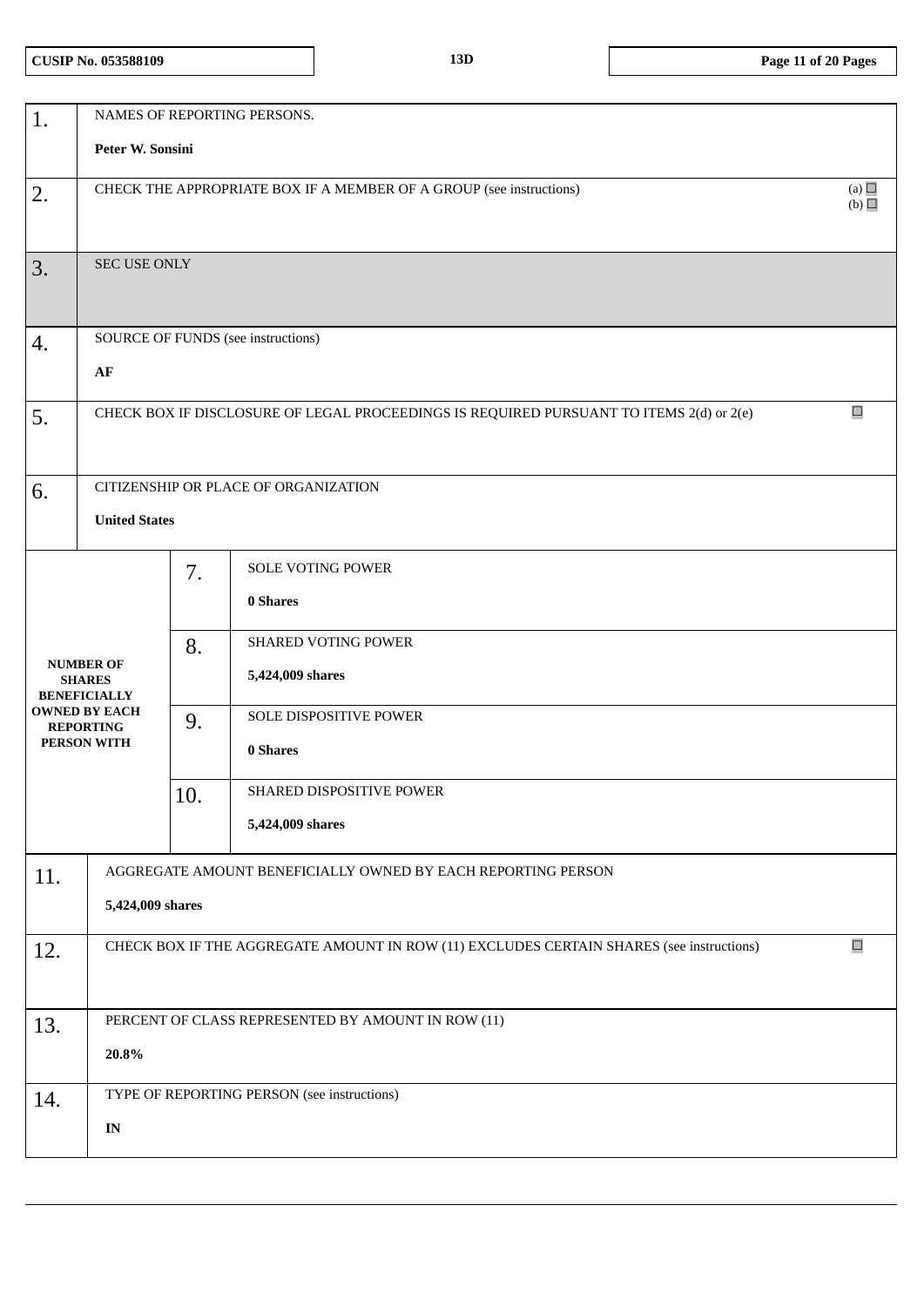#### **Schedule 13D**

#### **Item 1. Security and Issuer.**

This Amendment No. 5 ("Amendment No. 5") to Schedule 13D amends and restates the Schedule 13D originally filed on May 31, 2016, Amendment No. 1 thereto filed on April 4, 2017 ("Amendment No. 1"), Amendment No. 2 thereto filed on July 10, 2018 ("Amendment No. 2"), Amendment No. 3 thereto filed on November 28, 2018 ("Amendment No. 3") and Amendment No. 4 thereto filed on April 17, 2020 ("Amendment No. 4") relating to the ordinary shares, \$.001 par value (the "Common Stock") of Aveo Pharmaceuticals, Inc. (the "Issuer") having its principal executive office at 30 Winter Street, Boston, Massachusetts 02108.

Certain terms used but not defined in this Amendment No. 5 have the meanings assigned thereto in the Schedule 13D (and Amendment No. 1, Amendment No. 2, Amendment No. 3 and Amendment No. 4 thereto). Except as specifically provided herein, this Amendment No. 5 does not modify any of the information previously reported on the Schedule 13D (and Amendment No. 1, Amendment No. 2, Amendment No. 3 and Amendment No. 4 thereto).

## **Item 2. Identity and Background.**

This statement is being filed by:

(a) Growth Equity Opportunities Fund IV, LLC ("GEO");

(b) New Enterprise Associates 15, L.P. ("NEA 15"), which is the sole member of GEO, NEA Partners 15, L.P. ("NEA Partners 15"), which is the sole general partner of NEA 15; and NEA 15 GP, LLC ("NEA 15 LLC" and, together with NEA Partners 15, the "Control Entities"), which is the sole general partner of NEA Partners 15; and

(c) Forest Baskett ("Baskett"), Anthony A Florence, Jr. ("Florence"), Mohamad H. Makhzoumi ("Makhzoumi"), Joshua Makower ("Makower"), Scott D. Sandell ("Sandell") and Peter W. Sonsini ("Sonsini") (together, the "Managers") and Peter J. Barris ("Barris") and David M. Mott ("Mott"). The Managers are the managers of NEA 15 LLC.

The persons named in this Item 2 are referred to individually herein as a "Reporting Person" and collectively as the "Reporting Persons."

The address of the principal business office of GEO and each Control Entity is New Enterprise Associates, 1954 Greenspring Drive, Suite 600, Timonium, MD 21093. The address of the principal business office of Baskett, Makhzoumi, Makower, Sandell and Sonsini is New Enterprise Associates, 2855 Sand Hill Road, Menlo Park, California 94025. The address of the principal business office of Florence is New Enterprise Associates, 104 Fifth Avenue, 19th Floor, New York, NY 10011.

The principal business of GEO and NEA 15 is to invest in and assist growth-oriented businesses located principally in the United States. The principal business of NEA Partners 15 is to act as the sole general partner of NEA 15. The principal business of NEA 15 LLC is to act as the sole general partner of NEA Partners 15. The principal business of each of the Managers is to manage the Control Entities, GEO and a number of affiliated partnerships with similar businesses.

During the five years prior to the date hereof, none of the Reporting Persons has been convicted in a criminal proceeding or has been a party to a civil proceeding ending in a judgment, decree or final order enjoining future violations of, or prohibiting or mandating activities subject to, federal or state securities laws or finding any violation with respect to such laws.

GEO and NEA 15 LLC are limited liability companies organized under the laws of the State of Delaware. NEA 15 and NEA Partners 15 are limited partnerships organized under the laws of the State of Delaware. Each of the Managers is a United States citizen.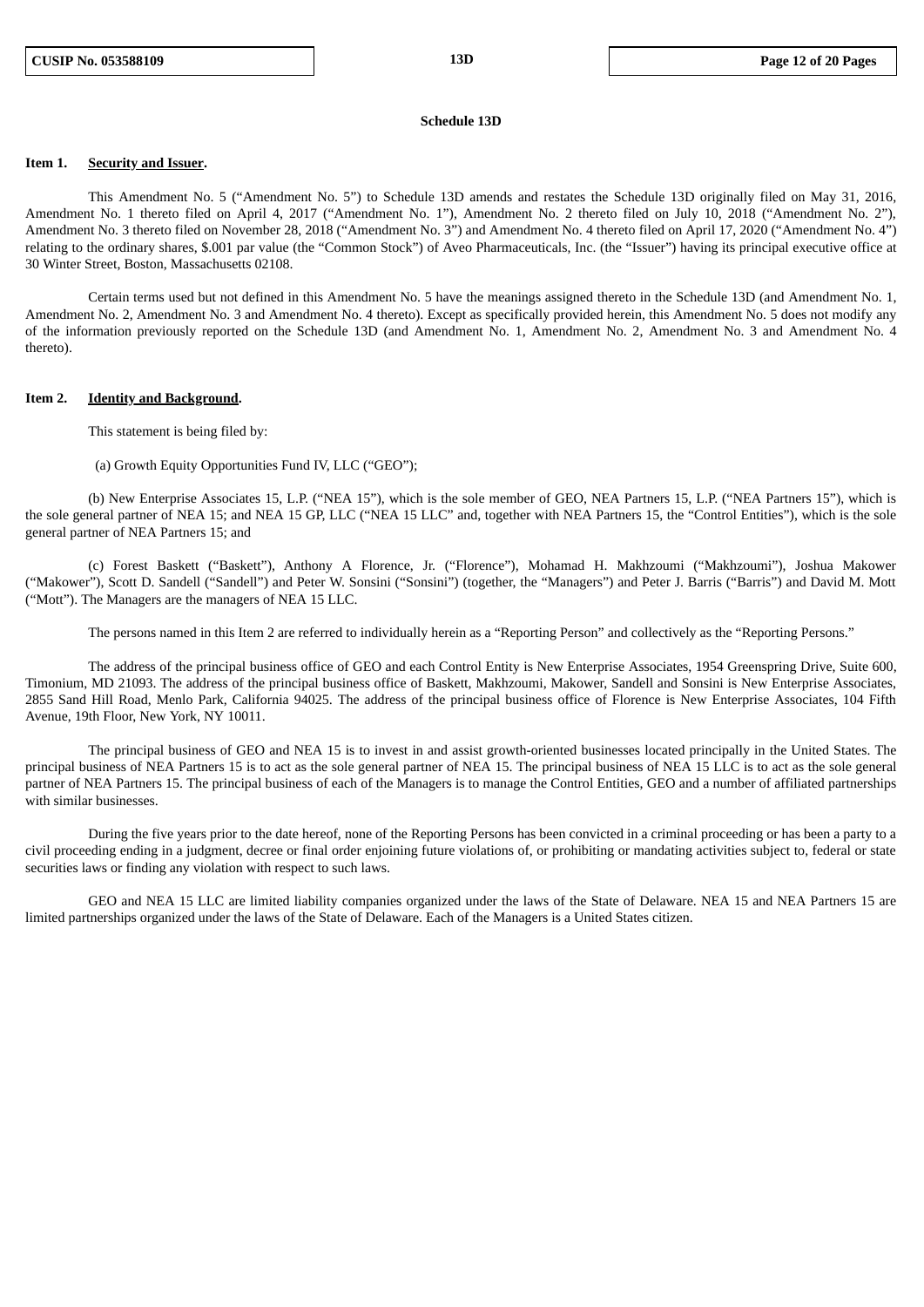#### **Item 3. Source and Amount of Funds or Other Consideration.**

On June 19, 2020, the Issuer completed the closing of an underwritten offering of 8,500,000 shares of Common Stock (the "Offering"). At such closing of the Offering, GEO purchased an aggregate of 1,428,571 shares of the Issuer's Common Stock at the Offering price of \$5.25 per share of Common Stock. Prior to the Offering, GEO held 2,524,386 shares of the Issuer's Common Stock (after giving effect to a reverse split by which 25,243,865 shares of the Issuer's Common Stock held by GEO were reduced to 2,524,386 shares of the Issuer's Common Stock) and a warrant to purchase 1,471,052 shares of the Issuer's Common Stock (after giving effect to a reverse split by which the right to purchase 14,710,521 shares of the Issuer's Common Stock was reduced to 1,471,052 shares of the Issuer's Common Stock). GEO now holds a total of 3,952,957 shares of the Issuer's Common Stock (the "Securities") and warrants to purchase 1,471,052 shares of the Issuer's Common Stock (the "Warrant Shares").

The working capital of GEO was the source of the funds for the purchase of the Securities. No part of the purchase price of the Securities was represented by funds or other consideration borrowed or otherwise obtained for the purpose of acquiring, holding, trading or voting the Securities.

#### **Item 4. Purpose of Transaction.**

GEO acquired the Securities for investment purposes. Depending on market conditions, its continuing evaluation of the business and prospects of the Issuer and other factors, GEO and other Reporting Persons may dispose of or acquire additional shares of the Issuer. Except as set forth above, none of the Reporting Persons has any present plans which relate to or would result in:

- (a) The acquisition by any person of additional securities of the Issuer, or the disposition of securities of the Issuer;
- (b) An extraordinary corporate transaction, such as a merger, reorganization or liquidation, involving the Issuer or any of its subsidiaries;
- (c) A sale or transfer of a material amount of assets of the Issuer or any of its subsidiaries;
- (d) Any change in the present board of directors or management of the Issuer, including any plans or proposals to change the number or term of directors or to fill any existing vacancies on the board;
- (e) Any material change in the present capitalization or dividend policy of the Issuer;
- (f) Any other material change in the Issuer's business or corporate structure;
- (g) Changes in the Issuer's charter, bylaws or instruments corresponding thereto or other actions which may impede the acquisition of control of the Issuer by any person;
- (h) Causing a class of securities of the Issuer to be delisted from a national securities exchange or to cease to be authorized to be quoted in an inter-dealer quotation system of a registered national securities association;
- (i) A class of equity securities of the Issuer becoming eligible for termination of registration pursuant to Section  $12(g)(4)$  of the Securities Exchange Act of 1934; or
- (j) Any action similar to any of those enumerated above.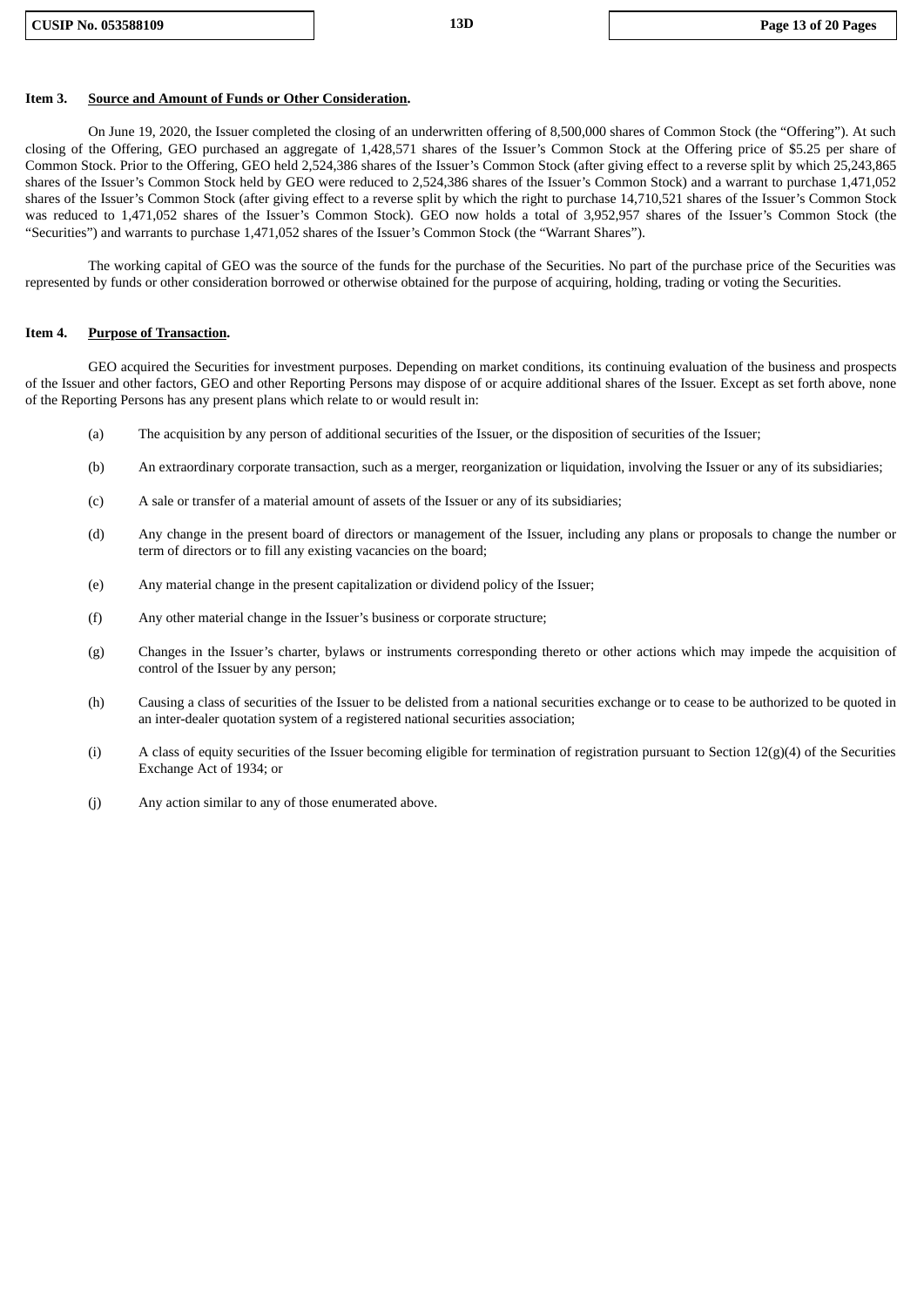## **Item 5. Interest in Securities of the Issuer.**

GEO is the record owner of the Securities. As the sole member of GEO, NEA 15 may be deemed to own beneficially the Securities. As the general partner of NEA 15, NEA Partners 15 may be deemed to own beneficially the Securities. As the sole general partner of NEA Partners 15, NEA 15 LLC may be deemed to own beneficially the Securities. As members of NEA 15 LLC, each of the Managers may be deemed to own beneficially the Securities.

Each Reporting Person disclaims beneficial ownership of the Securities other than those shares which such person owns of record.

The percentage of outstanding Common Stock of the Issuer which may be deemed to be beneficially owned by each Reporting Person is set forth on Line 13 of such Reporting Person's cover sheet. Such percentage was calculated based on 26,051,668 shares of Common Stock deemed to be outstanding which includes (i) 24,580,616 shares of Common Stock reported to be outstanding immediately following the Offering on the Issuer's prospectus filed under Rule 424(b)(5), filed with the Securities and Exchange Commission on June 17, 2020 and (ii) the Warrant Shares.

- (b) Regarding the number of shares as to which such person has:
	- (i) sole power to vote or to direct the vote: See line 7 of cover sheets
	- (ii) shared power to vote or to direct the vote: See line 8 of cover sheets
	- (iii) sole power to dispose or to direct the disposition: See line 9 of cover sheets
	- (iv) shared power to dispose or to direct the disposition: See line 10 of cover sheets
- (c) Except as set forth in Item 3 above, none of the Reporting Persons has effected any transaction in the Ordinary Shares during the last 60 days.
- (d) No other person is known to have the right to receive or the power to direct the receipt of dividends from, or any proceeds from the sale of, Shares beneficially owned by any of the Reporting Persons.
- (e) Each of Barris and Mott has ceased to own beneficially 5% or more of the Issuer's Common Stock as a result of ceasing to be managers of NEA 15 LLC.

#### **Item 6. Contracts, Arrangements, Undertakings or Relationships with Respect to Securities of the Issuer.**

Not applicable.

## **Item 7. Material to be Filed as Exhibits.**

Exhibit 1 – Agreement regarding filing of joint Schedule 13D.

Exhibit 2 – Power of Attorney regarding filings under the Securities Exchange Act of 1934, as amended.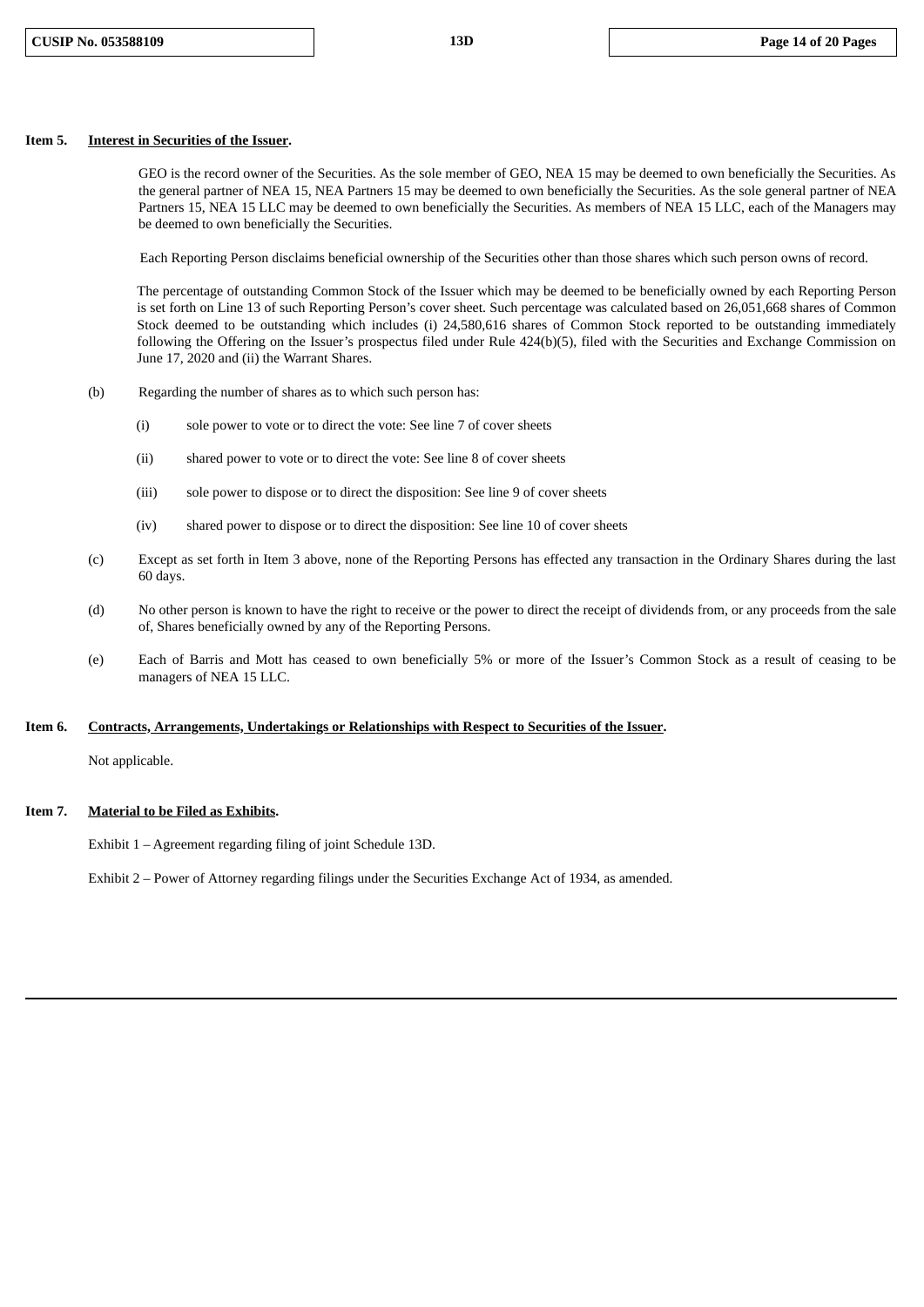#### **SIGNATURE**

After reasonable inquiry and to the best of its knowledge and belief, each of the undersigned certifies that the information set forth in this statement is true, complete and correct.

EXECUTED this 24<sup>th</sup> day of June, 2020.

GROWTH EQUITY OPPORTUNITIES FUND IV, LLC

- By: NEW ENTERPRISE ASSOCIATES 15, L.P. Sole Member
	- By: NEA PARTNERS 15, L.P. General Partner
		- By: NEA 15 GP, LLC General Partner

By:

Louis S. Citron Chief Legal Officer

## NEW ENTERPRISE ASSOCIATES 15, L.P.

- By: NEA PARTNERS 15, L.P. General Partner
	- By: NEA 15 GP, LLC General Partner

By:

Louis S. Citron Chief Legal Officer

#### NEA PARTNERS 15, L.P.

By: NEA 15 GP, LLC General Partner

By:  $*$ 

Louis S. Citron Chief Legal Officer

# NEA 15 GP, LLC

By:  $*$ 

Louis S. Citron Chief Legal Officer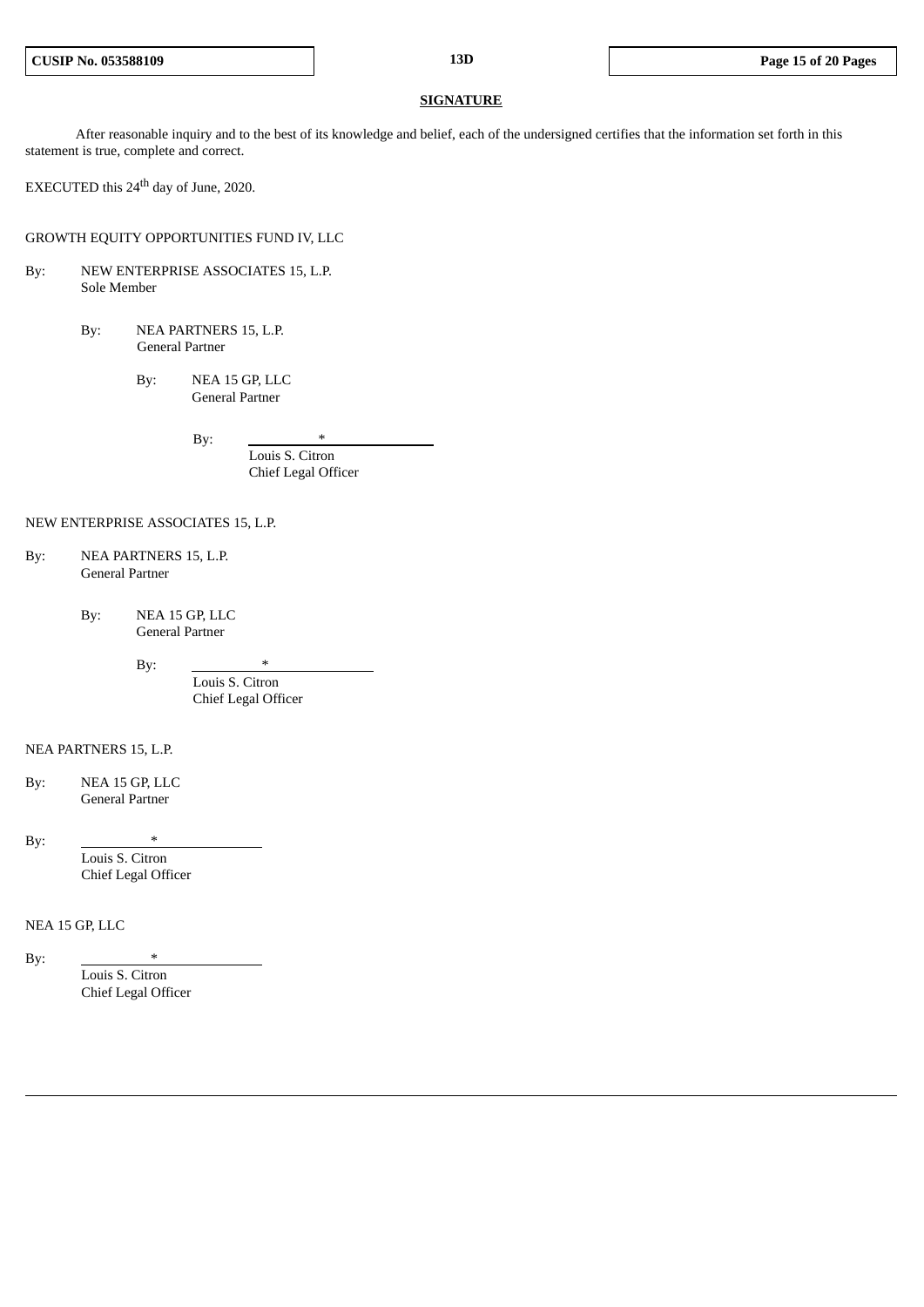\* Forest Baskett

\* Anthony A. Florence, Jr.

\* Mohamad H. Makhzoumi

\* Joshua Makower

\* Scott D. Sandell

\* Peter W. Sonsini

> \*/s/ Sasha O. Keough Sasha O. Keough As attorney-in-fact

This Amendment No. 5 to Schedule 13D was executed by Sasha O. Keough on behalf of the individuals listed above pursuant to a Power of Attorney a copy of which is attached as Exhibit 2.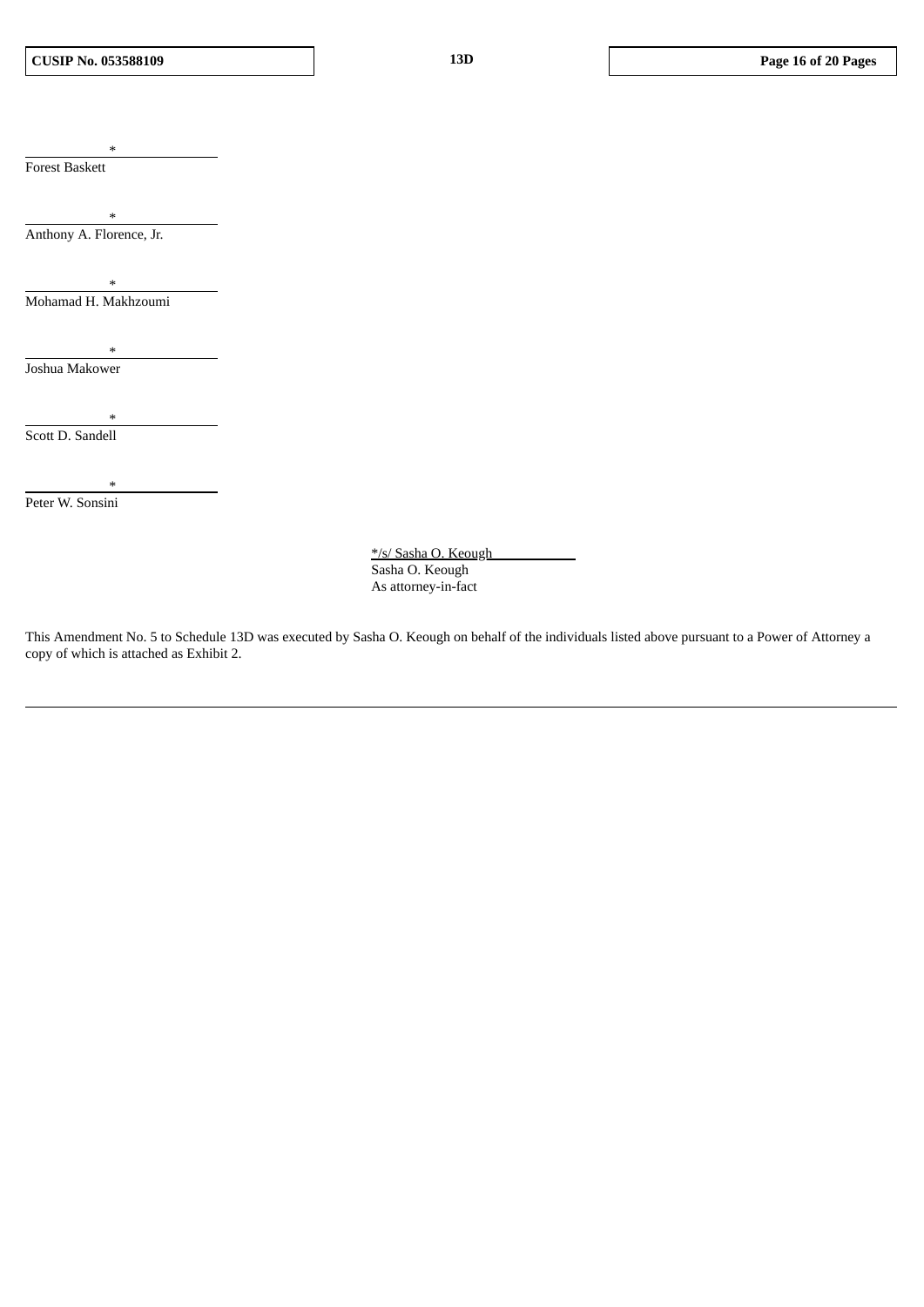## **EXHIBIT 1**

#### **AGREEMENT**

Pursuant to Rule 13d-1(k)(1) under the Securities Exchange Act of 1934, the undersigned hereby agree that only one statement containing the information required by Schedule 13D need be filed with respect to the ownership by each of the undersigned of shares of stock of Aveo Pharmaceuticals, Inc.

EXECUTED this 24<sup>th</sup> day of June, 2020.

# GROWTH EQUITY OPPORTUNITIES FUND IV, LLC

- By: NEW ENTERPRISE ASSOCIATES 15, L.P. Sole Member
	- By: NEA PARTNERS 15, L.P. General Partner
		- By: NEA 15 GP, LLC General Partner

By:

Louis S. Citron Chief Legal Officer

#### NEW ENTERPRISE ASSOCIATES 15, L.P.

- By: NEA PARTNERS 15, L.P. General Partner
	- By: NEA 15 GP, LLC General Partner

By:

Louis S. Citron Chief Legal Officer

## NEA PARTNERS 15, L.P.

By: NEA 15 GP, LLC General Partner

By:  $*$ 

Louis S. Citron Chief Legal Officer

## NEA 15 GP, LLC

By:

Louis S. Citron Chief Legal Officer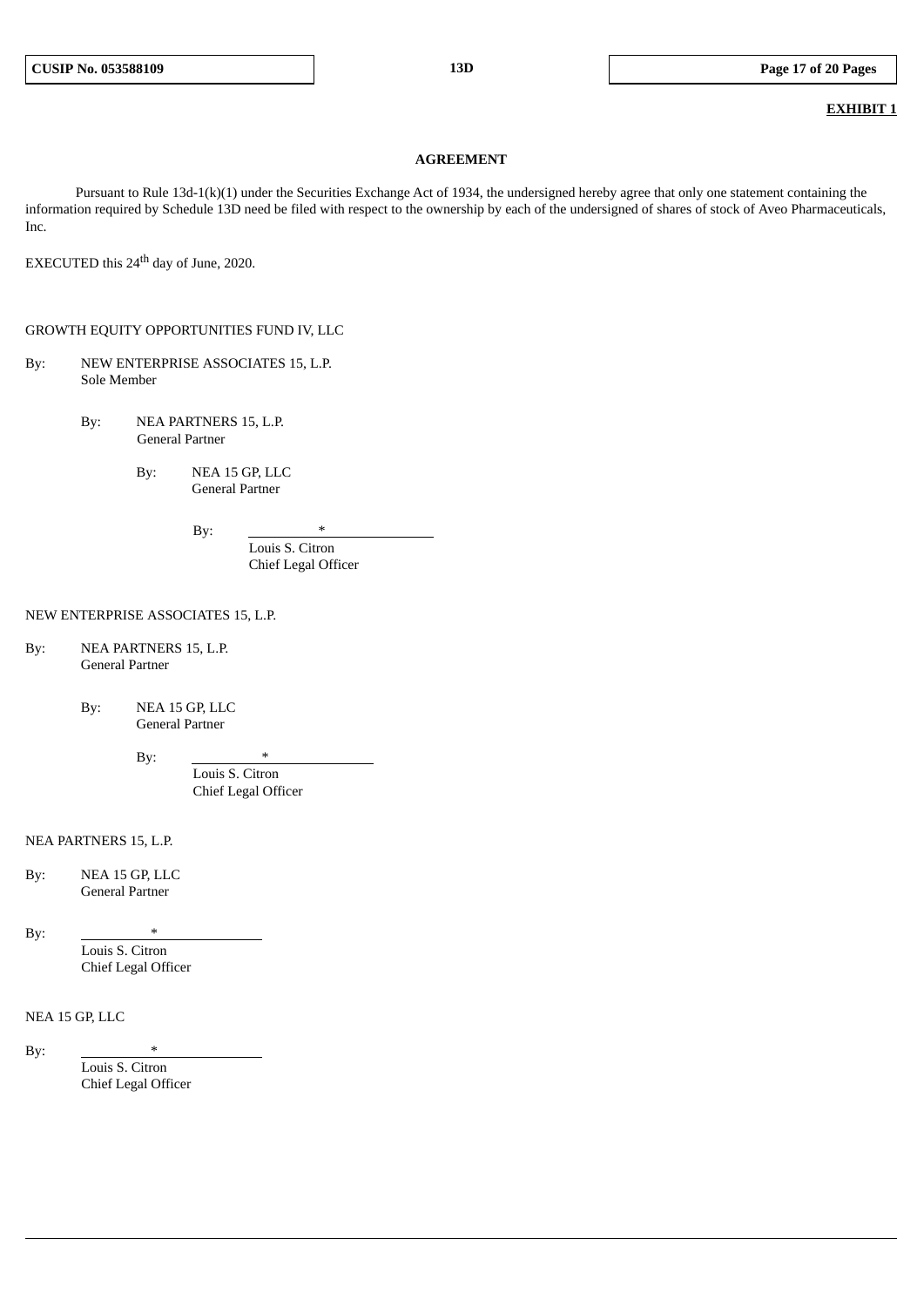\* Forest Baskett

\* Anthony A. Florence, Jr.

\* Mohamad H. Makhzoumi

\* Joshua Makower

\* Scott D. Sandell

Peter W. Sonsini

\*

\*/s/ Sasha O. Keough Sasha O. Keough As attorney-in-fact

This Agreement relating to Schedule 13D was executed by Sasha O. Keough on behalf of the individuals listed above pursuant to a Power of Attorney a copy of which is attached hereto as Exhibit 2.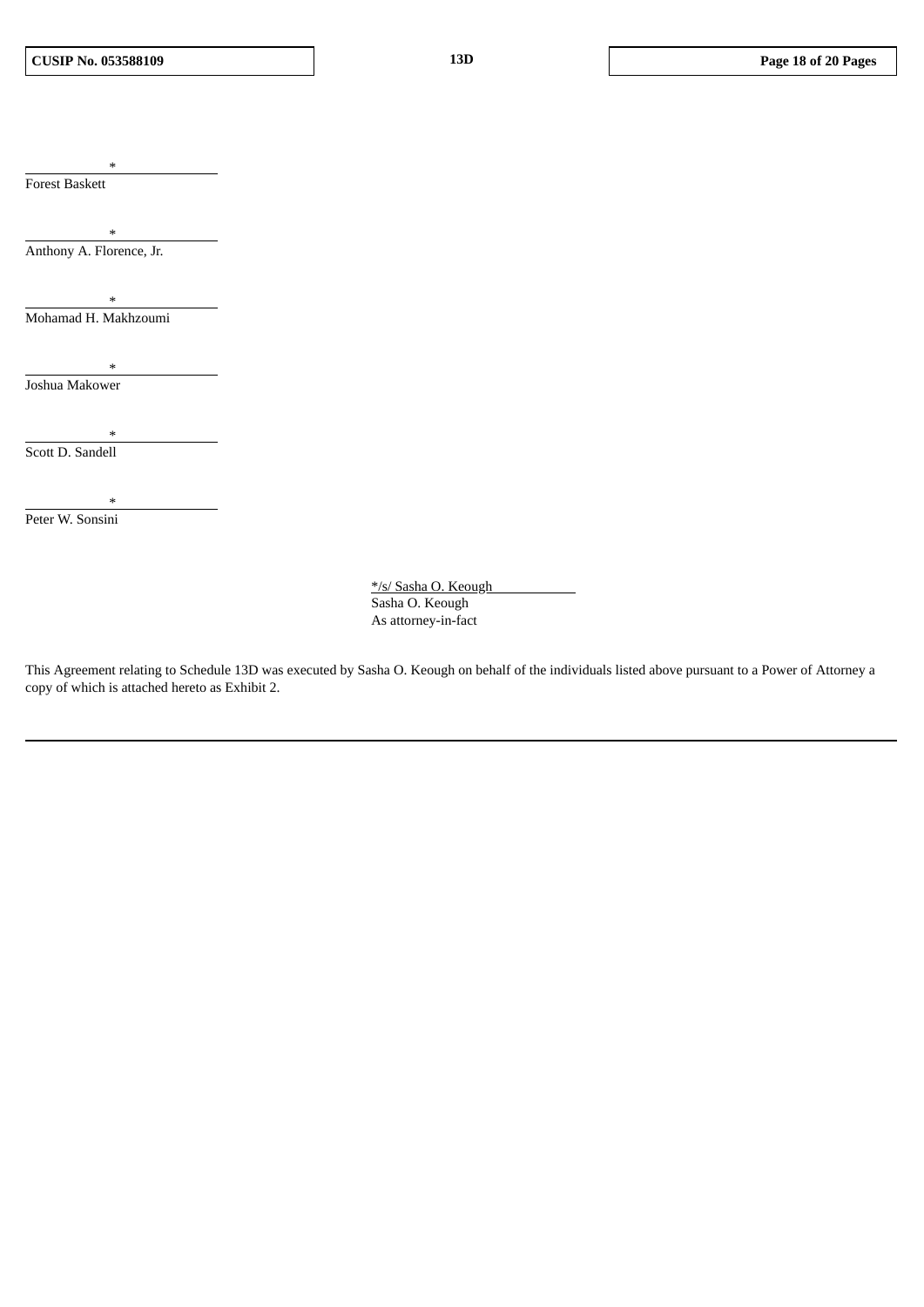#### **EXHIBIT 2**

#### **POWER OF ATTORNEY**

KNOW ALL MEN BY THESE PRESENTS, that the undersigned hereby constitutes and appoints Louis S. Citron, Timothy Schaller, Sasha Keough and Stephanie Brecher, and each of them, with full power to act without the others, his or her true and lawful attorney-in-fact, with full power of substitution, to sign any and all instruments, certificates and documents that may be necessary, desirable or appropriate to be executed on behalf of himself as an individual or in his or her capacity as a direct or indirect general partner, director, officer or manager of any partnership, corporation or limited liability company, pursuant to section 13 or 16 of the Securities Exchange Act of 1934, as amended (the "Exchange Act"), and any and all regulations promulgated thereunder, and to file the same, with all exhibits thereto, and any other documents in connection therewith, with the Securities and Exchange Commission, and with any other entity when and if such is mandated by the Exchange Act or by the Financial Industry Regulatory Authority, granting unto said attorney-in-fact full power and authority to do and perform each and every act and thing necessary, desirable or appropriate, fully to all intents and purposes as he or she might or could do in person, thereby ratifying and confirming all that said attorney-in-fact, or his or her substitutes, may lawfully do or cause to be done by virtue hereof.

IN WITNESS WHEREOF, this Power of Attorney has been signed as of the 13th day of March, 2017.

/s/ M. James Barrett M. James Barrett

/s/ Peter J. Barris Peter J. Barris

/s/ Forest Baskett Forest Baskett

/s/ Ali Behbahani Ali Behbahani

/s/ Colin Bryant Colin Bryant

/s/ Carmen Chang Carmen Chang

/s/ Anthony A. Florence, Jr. Anthony A. Florence, Jr.

/s/ Carol G. Gallagher Carol G. Gallagher

/s/ Dayna Grayson Dayna Grayson

/s/ Patrick J. Kerins Patrick J. Kerins

/s/ P. Justin Klein P. Justin Klein